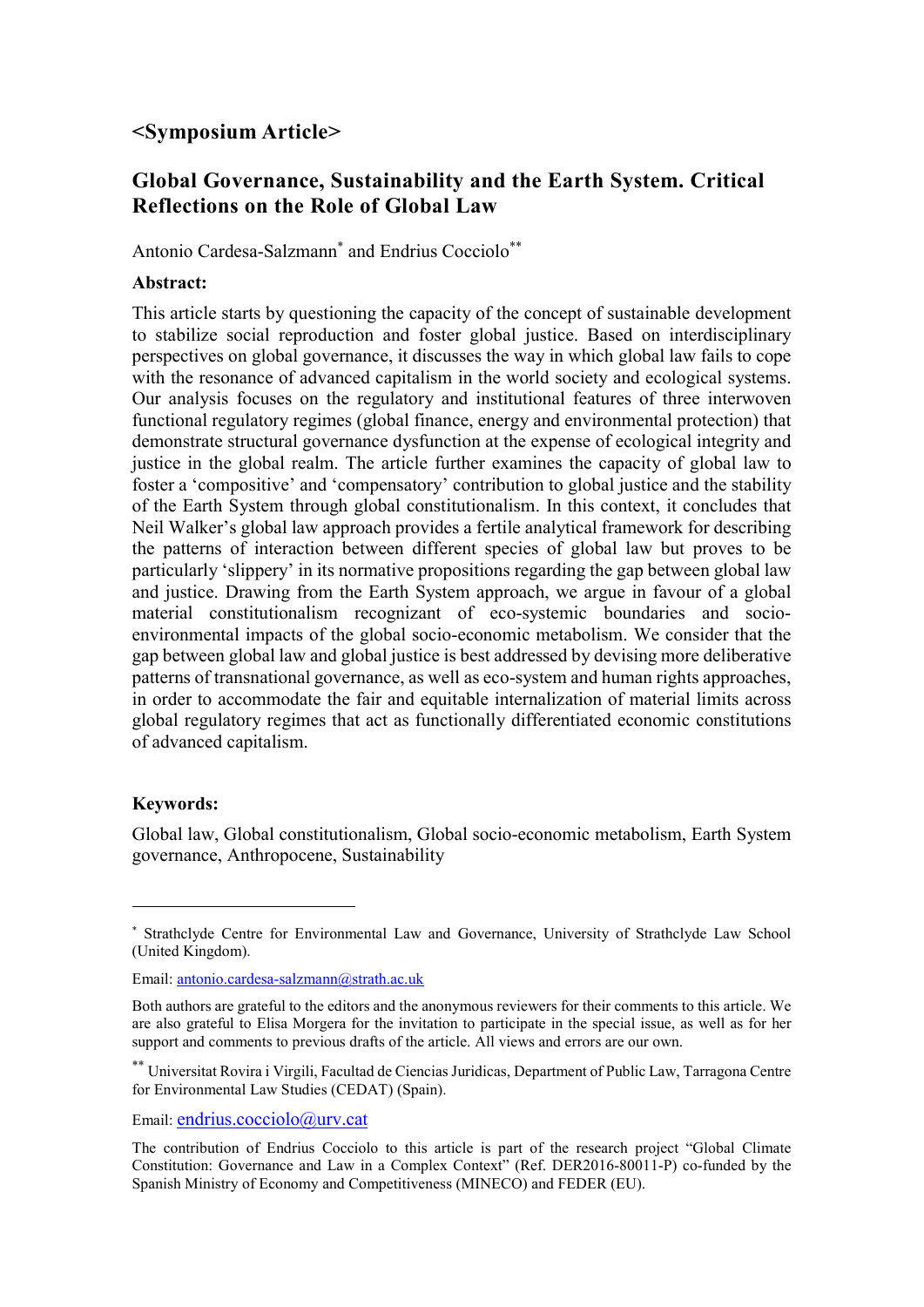#### 1. INTRODUCTION

-

Sustainable development is a normative concept that was conceived as a paradigm to reconcile competing and conflicting interests in economic development, social welfare and environmental protection from an intra- as well as an inter-generational, perspective.<sup>1</sup> In legal terms, sustainable development (SD) has been portrayed in multiple ways, either as a normative matrix for reinterpreting existing legal principles and rules and fostering the emergence of new ones,  $2$  or as a meta-legal principle that exerts interstitial normativity between antagonistic rules.<sup>3</sup> More recently, it has also been described as a decision-making framework for maintaining and achieving human well-being.<sup>4</sup>

Much has been written about SD in international law since its official launch in the 1987 Brundtland Report and the 1992 Rio Earth Summit.<sup>5</sup> While legal scholars generally remain loyal to its narrative, the perception also spreads that SD may already have seen its best days. <sup>6</sup> Following critical, interdisciplinary literature that focuses on the governmentality underlying this concept, $\frac{7}{1}$  this article questions SD's discursive elements which legitimize the present global social metabolism and modes of colonization of Nature<sup>8</sup> by resorting to a deflective language of procedural and distributive fairness. Our first assumption is that, in a way, mainstream understandings of SD perpetuate the 'vocabulary of private rights … that enabled the universal ordering of international relations by recourse to private property, contract, and exchange', in which informal empire is rooted.<sup>9</sup> Therefore, it looks compelling to disentangle the old notion of

<sup>&</sup>lt;sup>1</sup> World Commission on Environment and Development, Our Common Future: Report of the World Commission on Environment and Development (Oxford University Press, 1987).

<sup>2</sup> P.M. Dupuy, 'Où En Est Le Droit International de l'environnement à La Fin Du Siècle?' (1997) 101(4) Revue Générale de Droit International Public, pp. 873-903.

<sup>&</sup>lt;sup>3</sup> V. Lowe, 'Sustainable Development and Unsustainable Arguments', in: A. Boyle & D. Freestone (eds.), International Law and Sustainable Development: Past Achievements and Future Challenges (Oxford University Press, 1999), pp. 19-37.

<sup>4</sup> J.C. Dernbach & F. Cheever, 'Sustainable Development and Its Discontents' (2015) 4(2) Transnational Environmental Law, pp. 247-87.

<sup>&</sup>lt;sup>5</sup> M.C. Cordonnier Segger & A. Khalfan, Sustainable Development Law: Principles, Practice and Prospects (Oxford University Press, 2004); N. Schrijver, The Evolution of Sustainable Development in International Law: Inception, Meaning and Status (Martinus Nijhoff, 2008); M.C. Cordonnier Segger, Y. Saito & C.G. Weeramantry (eds), Sustainable Development Principles in the Decisions of International Courts and Tribunals: 1992-2012 (Routledge, 2017).

<sup>&</sup>lt;sup>6</sup> J.E. Viñuales, 'The Rise and Fall of Sustainable Development' (2013) 22(3) Review of European, Comparative and International Environmental Law, pp. 3-13, at p. 4.

<sup>&</sup>lt;sup>7</sup> A. Hornborg, J. McNeill & J. Martinez-Alier (eds.), Rethinking Environmental History: World-System History and Global Environmental Change (AltaMira, 2006); A. Hornborg, International Trade and Environmental Justice: Toward a Global Political Ecology (Nova Science, 2010); A. Hornborg, B. Clark & K. Hermele, Ecology and Power: Struggles over Land and Material Resources in the Past, Present and Future (Routledge, 2013).

<sup>8</sup> M. Fischer-Kowalski & H. Haberl, 'Sustainable Development: Socio-Economic Metabolism and Colonization of Nature' (1998) 50(158) International Social Science Journal, pp. 573-87.

<sup>&</sup>lt;sup>9</sup> M. Koskenniemi, 'Empire and International Law: The Real Spanish Contribution' (2011) 61(1) University of Toronto Law Journal, pp. 1-36 .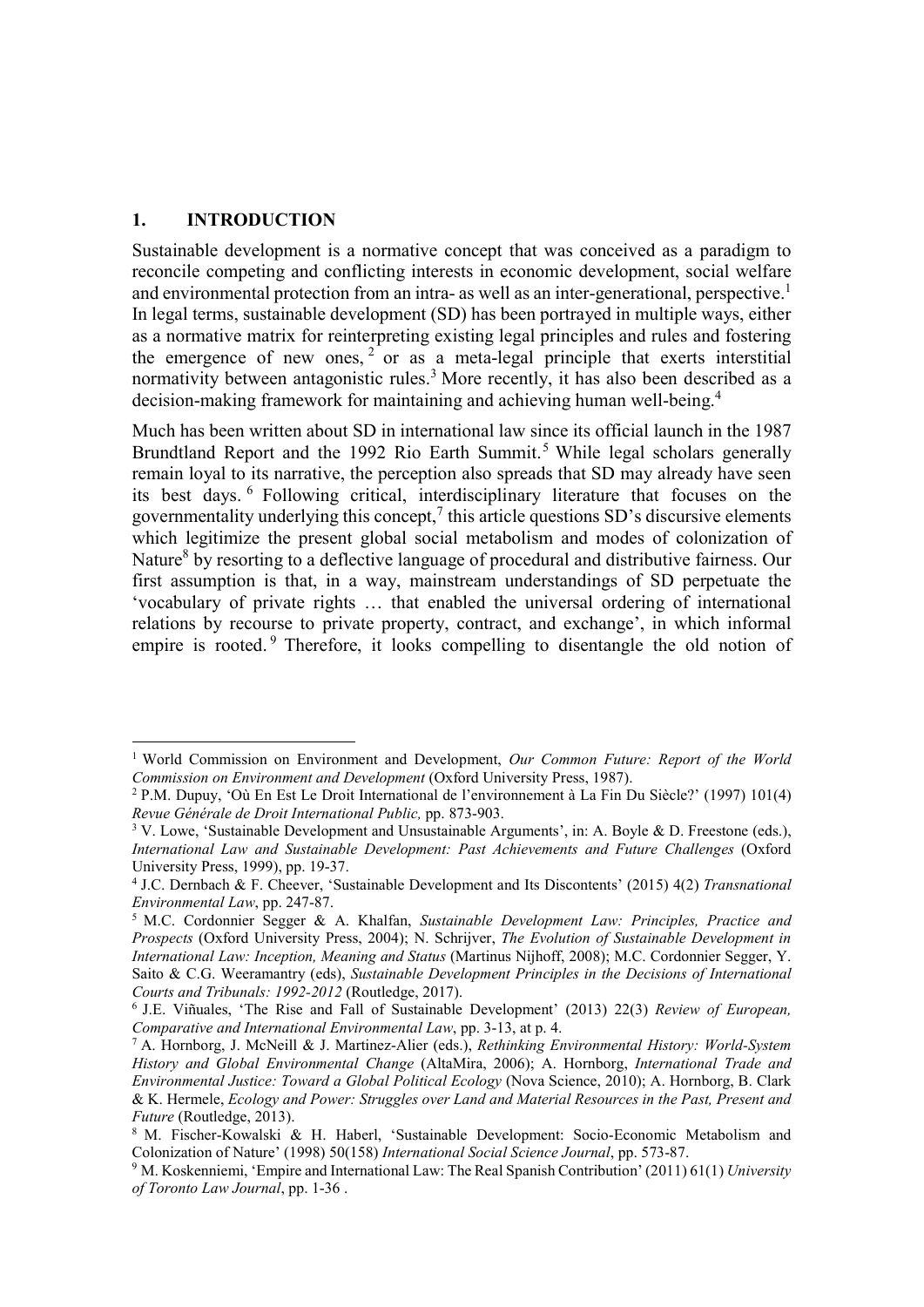sustainability  $10$  — shared by the world's most ancient civilizations —  $11$  from that of development (which is historically and ideologically loaded).<sup>12</sup>

To this end, the normative concept of the Anthropocene and the Earth System approach seem particularly persuasive. <sup>13</sup> Indeed, the critical appraisal of the role of law for 'prompting, sustaining and potentially managing'<sup>14</sup> the Earth System in times of the Anthropocene's ecological crisis calls for a profound review of SD discourse. Earth System science is not a mere development of ecological sciences. It calls for a comprehensive study of the 'coevolution of geosphere, biosphere and the technoanthroposphere,' thus representing a paradigm shift that provides new ways of conceptualizing the Earth, 'as an integrative meta-science of the whole planet as an integrated, complex, evolving system, beyond a collection of ecosystems' or isolated global processes.<sup>15</sup>

Indeed, the transition from the Holocene to the Anthropocene signifies a new perception of humankind, in which humans have become an Earth-shaping force of geological proportions.<sup>16</sup> Yet, the ecological instability of the Anthropocene and the worldwide fragmentation of social systems challenges the cultural foundation of Modernity as well as its modes of organizing power and our understanding of the creation and role of law.<sup>17</sup>

Against this theoretical background, we further assume the necessity of transcending the hitherto (narrow) rationale of SD discourse regarding environmental law as a platform from which to merely manage negative externalities of social transactions. In order to understand the role of law in the era of globalization, legal scholars, practitioners and activists need to critically reflect on how fundamental legal categories 'have played (and still may play) a role in prompting and sustaining the Anthropocene as well as how they may be adjusted or perhaps replaced in the law of more resilient and more respectful human societies'.<sup>18</sup>

To this end, despite criticism regarding its 'slipperiness',<sup>19</sup> we will take as a conceptual and terminological reference Neil Walker's understanding of global law. In this perspective, global law is not a new and distinct body of law but, rather, encapsulates all forms of legal phenomena sharing 'a practical endorsement of or commitment to the universal or otherwise global-in-general warrant of some laws or some dimension of

 $10$  K. Bosselmann, The Principle of Sustainability: Transforming Law and Governance (Ashgate, 2008).

<sup>&</sup>lt;sup>11</sup> Gabčíkovo-Nagymaros Project (Hungary v. Slovakia) (Separate Opinion of Vice-President Weeramantry), Judgment, 25 Sept. 1997, *ICJ Reports* (1997), pp.107-9.

<sup>&</sup>lt;sup>12</sup> A. Grear, 'Anthropocene "Time"? A Reflection on Temporalities in the "New Age of the Human"', in: A. Philippopoulos-Mihalopoulos (ed.), *Routledge Handbook of Law and Theory* (Routledge, 2017), pp. 297-316, at p. 303; D. French, 'Sustainable Development and the Instinctive Imperative of Justice in the Global Order', in: D. French (ed.), Global Justice and Sustainable Development (Martinus Nijhoff, 2010), pp. 3-35.

 $^{13}$  F. Biermann, *Earth System Governance: World Politics in the Anthropocene* (The MIT Press, 2014).

<sup>&</sup>lt;sup>14</sup> J.E. Viñuales, 'The Organization of the Anthropocene: In Our Hands?' (2018) 1 Brill Research Perspectives in International Legal Theory and Practice, pp. 1-81 .

<sup>&</sup>lt;sup>15</sup> C. Hamilton, 'The Anthropocene as Rupture' (2016)  $3(2)$  *The Anthropocene Review*, pp. 93-106, at 95. <sup>16</sup> Viñuales, n. 14 above.

<sup>&</sup>lt;sup>17</sup> F. Biermann, 'The Anthropocene: A Governance Perspective' (2014) 1(1) The Anthropocene Review, pp. 57-61.

 $18$  Viñuales, n. 14 above, pp. 7–8.

<sup>&</sup>lt;sup>19</sup> R. Collins, 'The Slipperiness of "Global Law"' (2017) 37(3) Oxford Journal of Legal Studies, pp. 714-39.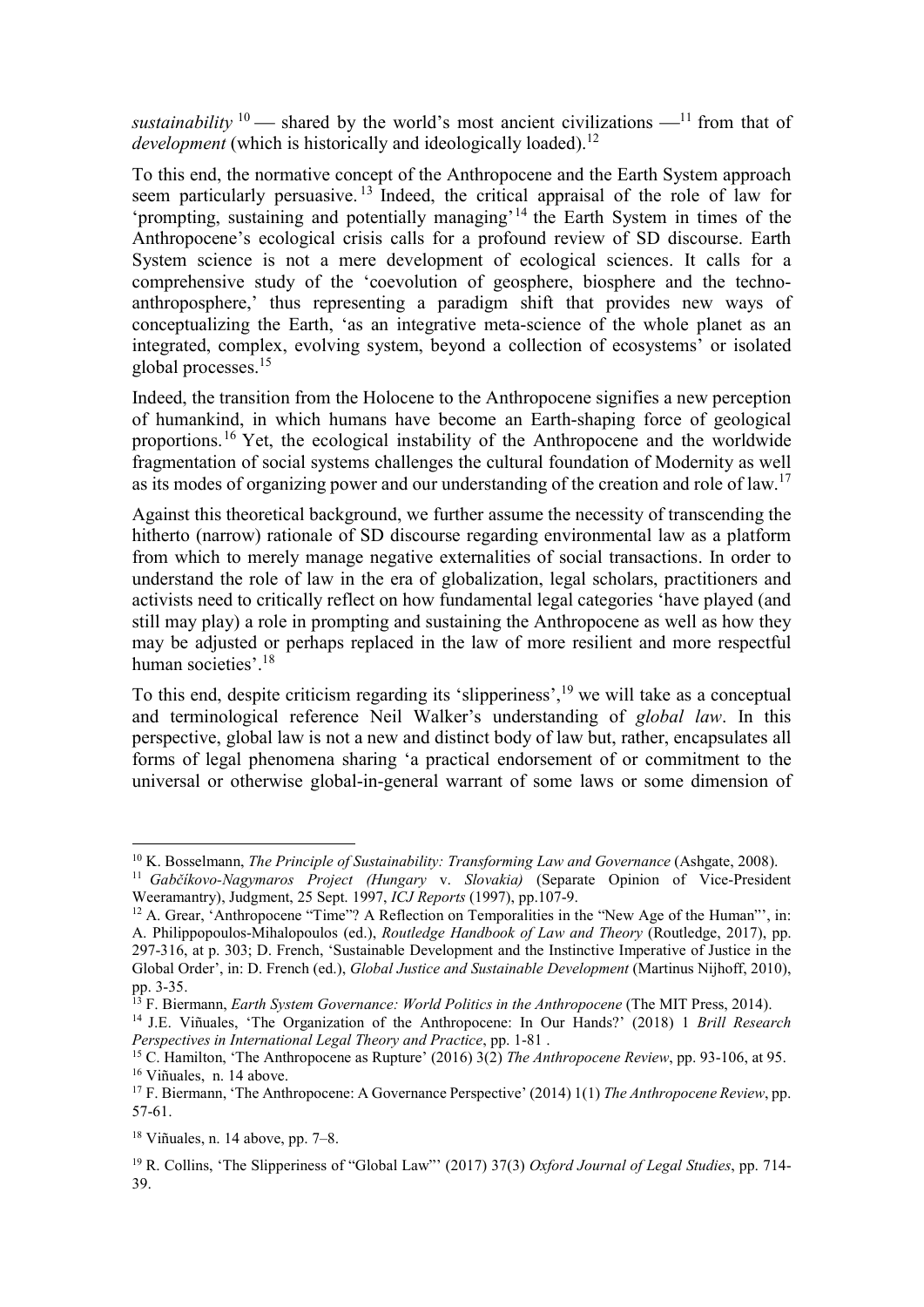law'.<sup>20</sup> This fluid and dynamic understanding of global law transcends the classical conceptual trichotomy between the legal realms of the international, the transnational and the domestic, describing it as a decentred, universally applicable legal phenomenon of the 'in-between', or 'inter-legality.' <sup>21</sup> Walker famously maps different types of global law, <sup>22</sup> most of which he classifies among convergence-promoting or divergenceaccommodating species. These in turn are harnessed through overarching or underlying normative or historical-discursive approaches of law, including particularly global constitutionalism and global administrative law  $(GAL).^{23}$ 

Upon these theoretical premises, this article will elucidate whether the methodological and normative claims that are inherent to Walker's global law approach<sup>24</sup> have the potential for devising convergence-promoting and divergence-accommodating models, methods or strategies for constitutionalizing effective counterbalances to the expansive rationale of some societal systems over others, much to the benefit of global distributive justice and sustainability. Indeed, the fair and equitable distribution of economic and environmental goods and burdens is increasingly perceived as indispensable to any viable solution to the global ecological crisis. Halting the deterioration of ecosystems and promoting sustainability are intrinsically linked to equity and justice,  $25$  and law has a critical role to play in ensuring that human activities remain within planetary boundaries.<sup>26</sup> Therefore we already anticipate a rather sceptical understanding of the transformative potential of global legal processes, if these were understood independently or autonomously from the inherent material dimension of the global social metabolism and the Earth System.

Accordingly, Section 2 explores critical interdisciplinary perspectives from anthropology, sociology and economics on global governance for an appraisal of how law —at different levels of ordering (international, transnational, domestic, etc.) — deals with the effects of advanced capitalism on individuals, communities, and social and ecological systems. Against this backdrop, Section 3 critically reviews global governance, focusing on regulatory, institutional and procedural features of two somewhat counterintuitively, but nevertheless deeply interwoven policy areas: global finance and global environmental protection. It seeks to pinpoint the structural inconsistency between the respective rationales and the underlying legal frameworks of the global economic system and the Earth System. Against the backdrop of Walker's global law approach, Section 4 finally turns to discussing the role of law in overcoming the identified systemic mismatches between global constitutional segments of the world society that lead to critically unsustainable patterns of reproduction.

<sup>&</sup>lt;sup>20</sup> N. Walker, *Intimations of Global Law* (Cambridge University Press, 2014), p. 29.

<sup>21</sup> P.F. Kjaer, 'Constitutionalizing Connectivity: The Constitutional Grid of World Society' (2018) 45 (S1) Journal of Law and Society, pp. S114-S134, at pp. SS120-1.

 $22$  Walker, n. 20 above, p. 3.

<sup>23</sup> ibid., pp. 86ff.

 $24$  Collins, n. 19 above, at p. 737.

<sup>&</sup>lt;sup>25</sup> P.R. Ehrlich, P.M. Kareiva & G.C. Daily, 'Securing Natural Capital and Expanding Equity to Rescale Civilization' (2012) 486 Nature, pp. 68-73.

<sup>&</sup>lt;sup>26</sup> G. Chapron, Y. Epstein, A. Trouwborst & J.V. López-Bao, 'Bolster Legal Boundaries to Stay within Planetary Boundaries' (2017) 1(3) Nature Ecology & Evolution, pp. 1-5.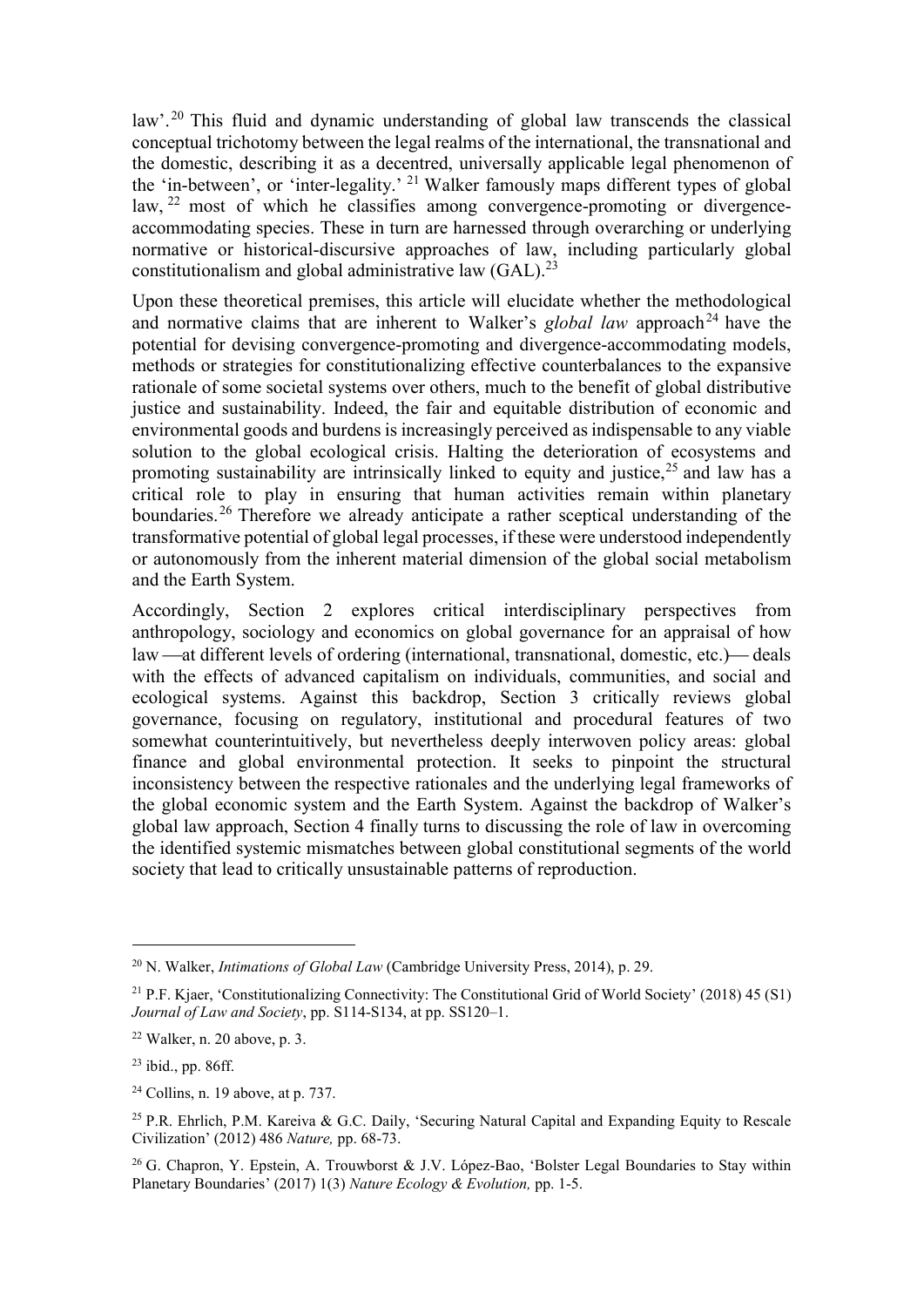## 2. SUSTAINABILITY, LAW AND JUSTICE: LEGAL AND EXTRA-LEGAL PERSPECTIVES

Mainstream understandings of development have been forged in the Global North and diffused across different geographical, economic and cultural contexts through globalization. Throughout this process, however, cultural traditions interacting with the natural world according to premises other than material accumulation have been systematically side-lined.<sup>27</sup> Initially framed as a sacred trust of civilization of formerly colonial peoples,<sup>28</sup> development (as opposed to underdevelopment) gradually replaced the former distinction between the civilized and the uncivilized in the course of the twentieth century.<sup>29</sup> Conspicuous social and ecological impacts of the civilizational and developmental agendas have elicited its modulation over time.<sup>30</sup> Indeed, SD is the latest normative concept that qualifies the development paradigm, reshaping it in socially and environmentally more responsible terms. It does so, however, without fundamentally calling into question the underlying governmentality of advanced capitalism.

As Jorge Viñuales has convincingly argued, SD's intrinsic prescriptive vagueness was part of a 'diplomatic trick' that has been remarkably effective in promoting the growth of global principled agreements between the North and the South for harnessing economic, social and environmental concerns in a wide range of issue areas. The flip side of this indeterminacy, however, has been SD's wanting normative pull for deciding trade-offs between conflicting interests and cosmologies of the North and the South.<sup>31</sup> SD has thus been unable to effectuate any meaningful behavioural change that would have compromised the mainstream understanding of development with the objectives of social equity and ecological sustainability as a matter of global common concern. The argument can be made that, while paying lip service to sustainability, SD discourse actually legitimizes business as usual. Indeed, specific regulatory approaches in the climate change  $32$  and biodiversity regimes  $33$  have opened new perspectives for *development* through the financialization of natural resources. In so doing, however, the SD narrative deliberately conceals the enduring adverse impact that *development* has on the natural world.

From a sociological perspective, globalization —understood as the transition from industrial Fordist capitalism to advanced financial capitalism—has led to the worldwide

<sup>27</sup> R. Gordon, 'Unsustainable Development', in: S. Alam, S. Atapattu, C.G. Gonzalez & J. Razzaque (eds.), International Environmental Law and the Global South (Cambridge University Press, 2015), pp. 50-73, at p. 55.

<sup>28</sup> Art. 22 Covenant of the League of Nations.

<sup>&</sup>lt;sup>29</sup> L. Obregón, 'The Civilized and the Uncivilized', in: B. Fassbender & A. Peters (eds.), The Oxford Handbook of the History of International Law (Oxford University Press, 2012), pp. 917-39.

<sup>&</sup>lt;sup>30</sup> W. Twining, *General Jurisprudence. Understanding Law from a Global Perspective (Cambridge* University Press, 2009), at p. 329.

<sup>31</sup> Viñuales, n. 6 above, at p. 4.

<sup>&</sup>lt;sup>32</sup> L. Lohmann, 'Financialization, Commodification and Carbon: The Contradictions of Neoliberal Climate Policy' (2012) 48 Socialist Register, pp. 85-107.

<sup>&</sup>lt;sup>33</sup> A. Kotsakis, 'Change and Subjectivity in International Environmental Law: The Micro-Politics of the Transformation of Biodiversity into Genetic Gold' (2014) 3(1) Transnational Environmental Law, pp. 127- 47.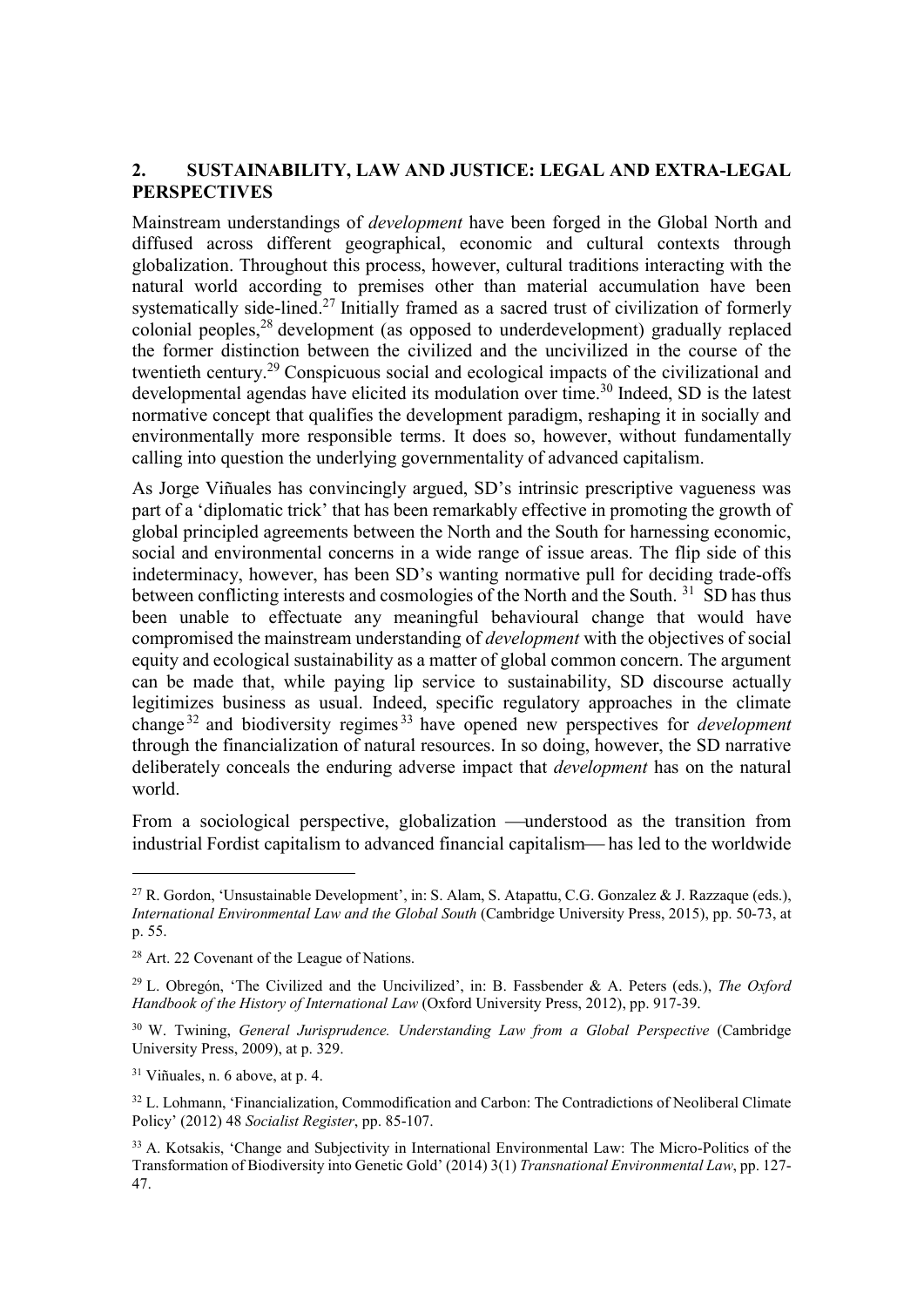primacy of the economic system, with its specific rationality of privatization, over other social systems. This prevalence of the economic system over social reproduction has fostered the structural decoupling of different social systems (political, legal, etc.) and the ecological system. The last financial-economic crisis of 2008 and the ongoing ecological crisis are negative consequences of this kind of contemporary postmodern order characterized by radical contingency and uncertainty.<sup>34</sup>

Yet, as we shall argue, the attempt to tackle global governance gaps through the traditional, mainstream regulatory rationality constitutes a failure to recognize the 'constitutional moment' of international —or, rather, global—  $law$ ,  $35$  which is arising from the postmodern world society and its postnational ordering. At the same time, this 'constitutional moment' is by no means an uncontested phenomenon. Rather, countertendencies throughout the world in the form of resurgent populism, nationalism and authoritarianism –even religious radicalism – are symptoms for illiberal reactions by segments of the world society at odds with the structural changes of the postmodern world. Be that as it may, the world-wide expansion of capitalism has outpaced statecentred society based on national segmentation, and has promoted the emergence of globally operating structures. From a legal perspective, this means a shift from a homogeneous normative space that secures legal certainty —the state — to a fragmented one —the global transnational society which challenges the very premises of positivism.

International legal scholarship has addressed this shift in the structure of global society from different theoretical premises, the most significant currents being global constitutionalism,  $36$  GAL,  $37$  post-colonialism,  $38$  and pluralism.  $39$  Despite embodying inherently vague political agendas, and having clearly divergent *foci*, common threads and synergistic approaches among them are discernible. Whereas global constitutionalism strives for systemic unity, coherence, and legitimacy of international law and governance, post-colonialism pursues the demythologization of international law as imperialistic and Western-biased and its remythologization in favour of third world peoples, towards a fairer, more balanced global legal system. <sup>40</sup> Both approaches do coincide, however, on specific objectives such as the promotion of transparency and

<sup>&</sup>lt;sup>34</sup> O. Kessler, 'The Same as It Never Was? Uncertainty and the Changing Contours of International Law' (2011) 37(5) Review of International Studies, pp. 2163-82.

<sup>35</sup> Walker, n. 20 above.

<sup>36</sup> M. Koskenniemi, 'Constitutionalism as Mindset: Reflections on Kantian Themes About International Law and Globalization' (2007) 8(1) Theoretical Inquiries in Law, pp. 9-36; J. Klabbers, A. Peters & G. Ulfstein, The Constitutionalization of International Law (Oxford University Press, 2009).

<sup>37</sup> B. Kingsbury, N. Krisch & R.B. Stewart, 'The Emergence of Global Administrative Law' (2005) 68(3&4) Law and Contemporary Problems, pp. 15-62.

<sup>&</sup>lt;sup>38</sup> B. Rajagopal, *International Law from Below. Development, Social Movements and Third World* Resistance (Cambridge University Press, 2003); A. Anghie, Imperialism, Sovereignty and the Making of International Law (Cambridge University Press, 2004); B.S. Chimni, 'Third World Approaches to International Law: A Manifesto' (2006) 8(1) International Community Law Review, pp. 3-27.

<sup>&</sup>lt;sup>39</sup> G. Teubner, 'Breaking Frames: The Global Interplay of Legal and Social Systems' (1997) 45(1) American Journal of Comparative Law, pp.149-69; A. Fischer-Lescano & G. Teubner, 'Regime-Collisions: The Vain Search for Legal Unity in the Fragmentation of Global Law' (2004) 25 (4) Michigan Journal of International Law, pp. 999-1046.

 $40$  C. Focarelli, International Law as Social Construct. The Struggle for Global Justice (Oxford University Press, 2012), at pp. 123-32.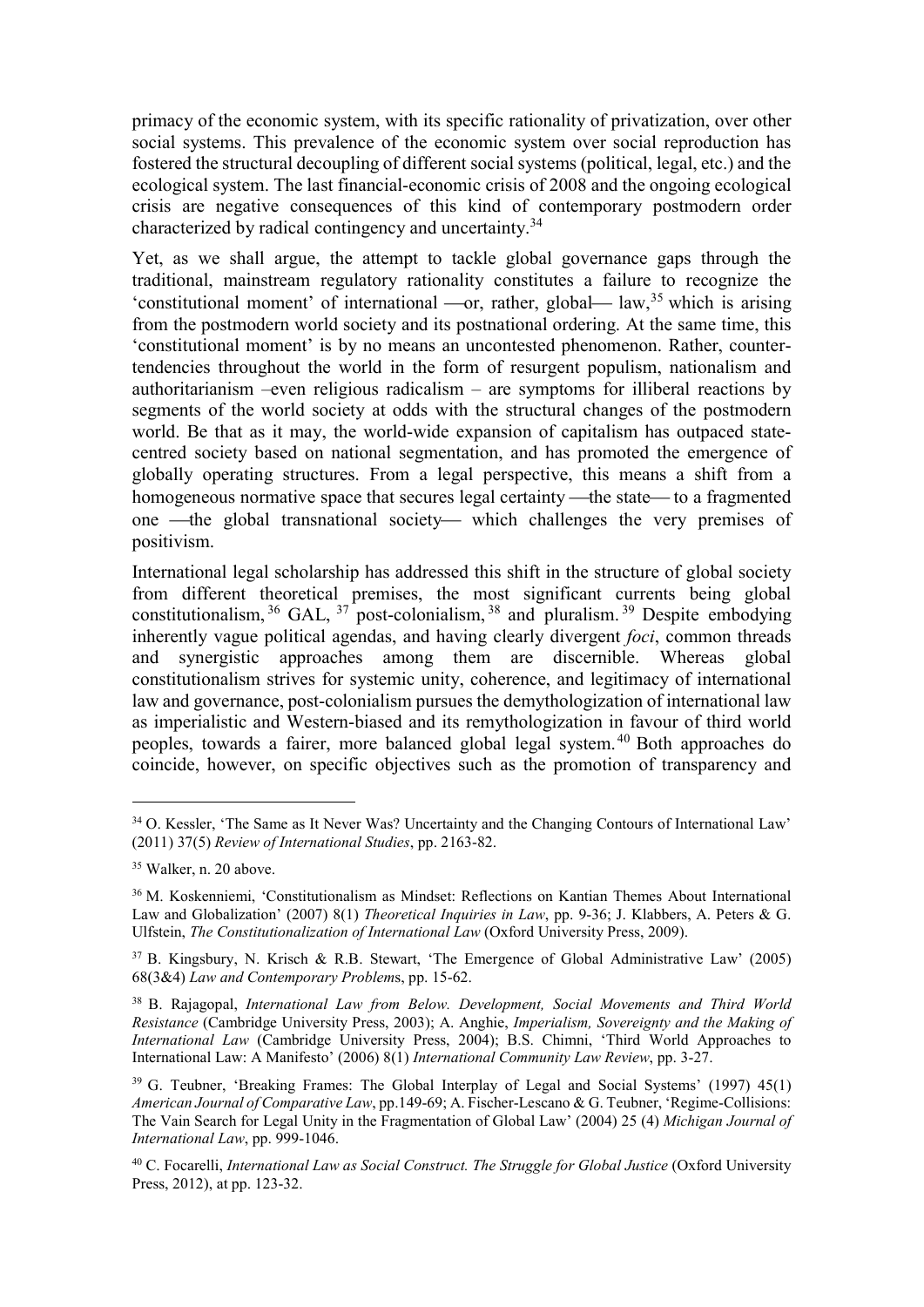accountability by international institutions and transnational corporations, the enhancement of an effective use of the language of rights by injecting peoples' interests in non-territorialized legal orders, and the promotion of sustainability and equity.<sup>41</sup> GAL, in turn, in its relatively narrow focus on the global or transnational administrative space and as a theory of global public authority, has an only limited 'compensatory' ambition of marginal impact for addressing the deep structural fragmentation in global governance.<sup>42</sup>

Equally, pivotal significance is increasingly ascribed to less normative, more analytical and empirical approaches —such as law in context— $43$  that acknowledge legal pluralism in global society, and its trans- or multi-civilizational dimensions.  $44$  Such a nuanced approach is thought to dilute and mitigate West- and state-centrism, especially in global constitutionalism, thus promoting less normative and more sociological conceptions thereof. Against the intuitive perception of an intrinsic antagonism between pluralism and constitutionalism,<sup>45</sup> this purported dichotomy has convincingly been portrayed as a false one, thus making the case for constitutional pluralism.<sup>46</sup> This eclectic understanding is particularly pertinent to societal constitutionalism.<sup>47</sup>

The previous debate mainly reflects the formal dimension of the challenges to international (public) law, such as deformalization, fragmentation and empire, that arise from shifts in the deep structure of the world society.<sup>48</sup> Yet, a comprehensive appraisal of gaps in global law and governance also requires addressing its material dimension. Therefore, this research builds upon specific extra-legal approaches, methodologies and concepts —above all, global social metabolism, the Earth System approach and Critical System Theory— which allow an empirical appraisal of advanced capitalism's socio-

<sup>41</sup> Chimni, n. 38 above, at p. 7.

<sup>42</sup> N. Walker, 'The Gap between Global Law and Global Justice: A Preliminary Analysis', in: N. Roughan & A. Halpin (eds.), In Pursuit of Pluralist Jurisprudence (Cambridge University Press, 2017), pp. 216-38, at p. 234.

<sup>&</sup>lt;sup>43</sup> W. Twining, *Globalization and Legal Theory* (Butterworths, 2000); W. Twining, 'Law, Justice and Rights: Some Implications of a Global Perspective', in: J.Ebbesson & P. Okowa (eds), Environmental Law and Justice in Context (Cambridge University Press, 2009), pp. 76-97.

<sup>44</sup> Y. Onuma, A Transcivilizational Perspective on International Law. Questioning Prevalent Cognitive Frameworks in the Emerging Multi-Polar and Multi-Civilizational World of the Twenty-First Century (Martinus Nijhoff, 2010).

<sup>45</sup> N. Krisch, Beyond Constitutionalism. The Pluralist Structure of Postnational Law (Oxford University Press, 2010).

<sup>46</sup> N. Walker, 'The Idea of Constitutional Pluralism' (2002) 65(3) Modern Law Review, pp. 317-59; A. Stone Sweet, 'The Structure of Constitutional Pluralism: Review of Nico Krisch, Beyond Constitutionalism: The Pluralist Structure of Post-National Law' (2013) 11(2) International Journal of Constitutional Law, pp. 491-500.

<sup>47</sup> D. Sciulli, Theory of Societal Constitutionalism. Foundations of a Non-Marxist Critical Theory (Cambridge University Press, 1992); G. Teubner, Constitutional Fragments. Societal Constitutionalism and Globalization (Oxford University Press, 2012); P.F. Kjaer, Constitutionalism in the Global Realm. A Sociological Approach (Routledge, 2014).

<sup>48</sup> Koskenniemi, n. 36 above, at p. 13.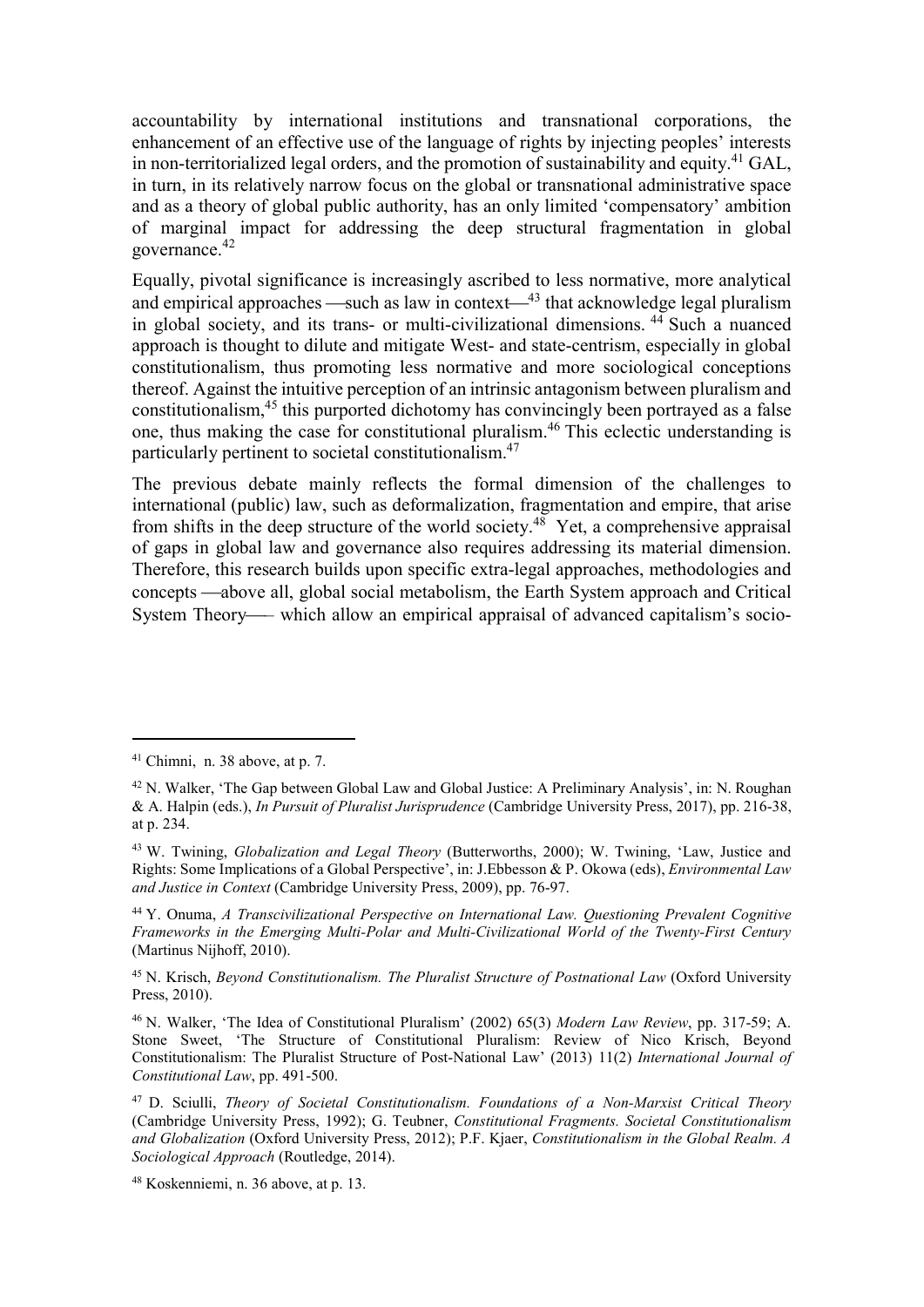environmental impacts, while disentangling the underlying ideologically biased governmentality.<sup>49</sup>

Global socio-economic metabolism (GSM) is a notion developed in the social sciences such as anthropology, sociology and economics from the late 1960s. According to Marina Fischer-Kowalski,<sup>50</sup> the concept of social metabolism attempts to cut across the 'great divide' between natural and social sciences and bring together the biological concept of metabolism to describe and assess the material and energetic processes within the economy and society vis-à-vis natural systems. GSM is thus a fully-fledged interdisciplinary programme that maps the interactions between societies and their natural environment. In terms of methodology, it relies on *material flow analysis*,<sup>51</sup> which enables an assessment of the overall material and energetic turnover of national economies, thereby providing 'macroparameters for environmental performance and efficiency that relate well to the established economic macroparameters generated by national accounts'.<sup>52</sup> In the field of anthropology, the metabolic paradigm has been applied to assess global patterns of exchange. Influenced by the work of Marxist economists,  $53$  structuralists,  $54$  and world-system analysis theorists,  $55$  Alf Hornborg combines the metabolic paradigm with the notion of 'ecological unequal exchange'<sup>56</sup> to argue that present cornucopian perceptions of *development* represent a (Western) cultural and ideological illusion that conceals a global environmental 'zero-sum game', in which the economic and technological expansion of the capitalist core nations necessarily occurs at the expense of the peripheral areas of the world system. Mainstream discourses on 'sustainability' or — worse— 'resilience'<sup>57</sup> are thus portrayed as empty rhetoric aimed at

<sup>49</sup> H. Stevenson, 'Alternative Theories of Global Environmental Politics: Constructivism, Marxism and Critical Approaches' in P.G. Harris (ed.), Routledge Handbook of Global Environmental Politics (Routledge, 2013), pp. 42-55.

<sup>50</sup> M. Fischer-Kowalski, 'Society's Metabolism: The Intellectual History of Materials Flow Analysis, Part I, 1860-1970' (1998) 2(1) Journal of Industrial Ecology, pp. 61-78, at pp. 64-9.

<sup>&</sup>lt;sup>51</sup> K.E. Boulding, 'The Economics of the Coming Spaceship Earth', in: H. Jarrett (ed.), *Environmental* Quality in a Growing Economy. Essays from the Sixth Resources for the Future Forum (Johns Hopkins Press, 1966), pp. 3-14; R.U. Ayres & A.V. Kneese, 'Production, Consumption, and Externalities' (1969) 59(3) American Economic Review, pp. 282-97.

<sup>52</sup> M. Fischer-Kowalski & W. Hüttler, 'Society's Metabolism: The Intellectual History of Materials Flow Analysis, Part II, 1980-1998' (1998) 2(4) Journal of Industrial Ecology, pp. 107-36, at p. 122.

<sup>53</sup> A. Emmanuel, L'échange inégal (François Maspero, 1969).

<sup>54</sup> R. Prebisch, 'The Economic Development of Latin America and Its Principal Problems' (Economic Commission for Latin America, United Nations Department of Economic Affairs, 1950). UN Doc. E/CN.12/89/Rev.I, 27 April 1950.

<sup>&</sup>lt;sup>55</sup> I. Wallerstein, *The Modern Word System, Vol I: Capitalist Agriculture and the Origins of the European* World-Economy in the Sixteenth Century (Academic Press, 1974); I. Wallerstein, The Modern Word System, Vol II: Mercantislism and the Consolidation of the European World-Economy, 1600-1750 (Academic Press, 1980); I. Wallerstein, The Modern Word System, Vol III: The Second Great Expansion of the Capitalist World-Economy, 1730-1840's (Academic Press, 1989); I. Wallerstein, The Modern Word System, Vol IV: Centrist Liberalism Triumphant, 1789-1914 (University of California Press, 2011).

<sup>56</sup> S.G. Bunker, Underdeveloping the Amazon. Extraction, Unequal Exchange, and the Failure of the Modern State (University of Chicago Press, 1985).

 $57$  For a critical account of the underlying ideology to the notion of 'resilience', see J. Joseph, 'Resilience' as Embedded Neoliberalism: A Governmentality Approach' (2013) 1(1) Resilience, pp. 38-52.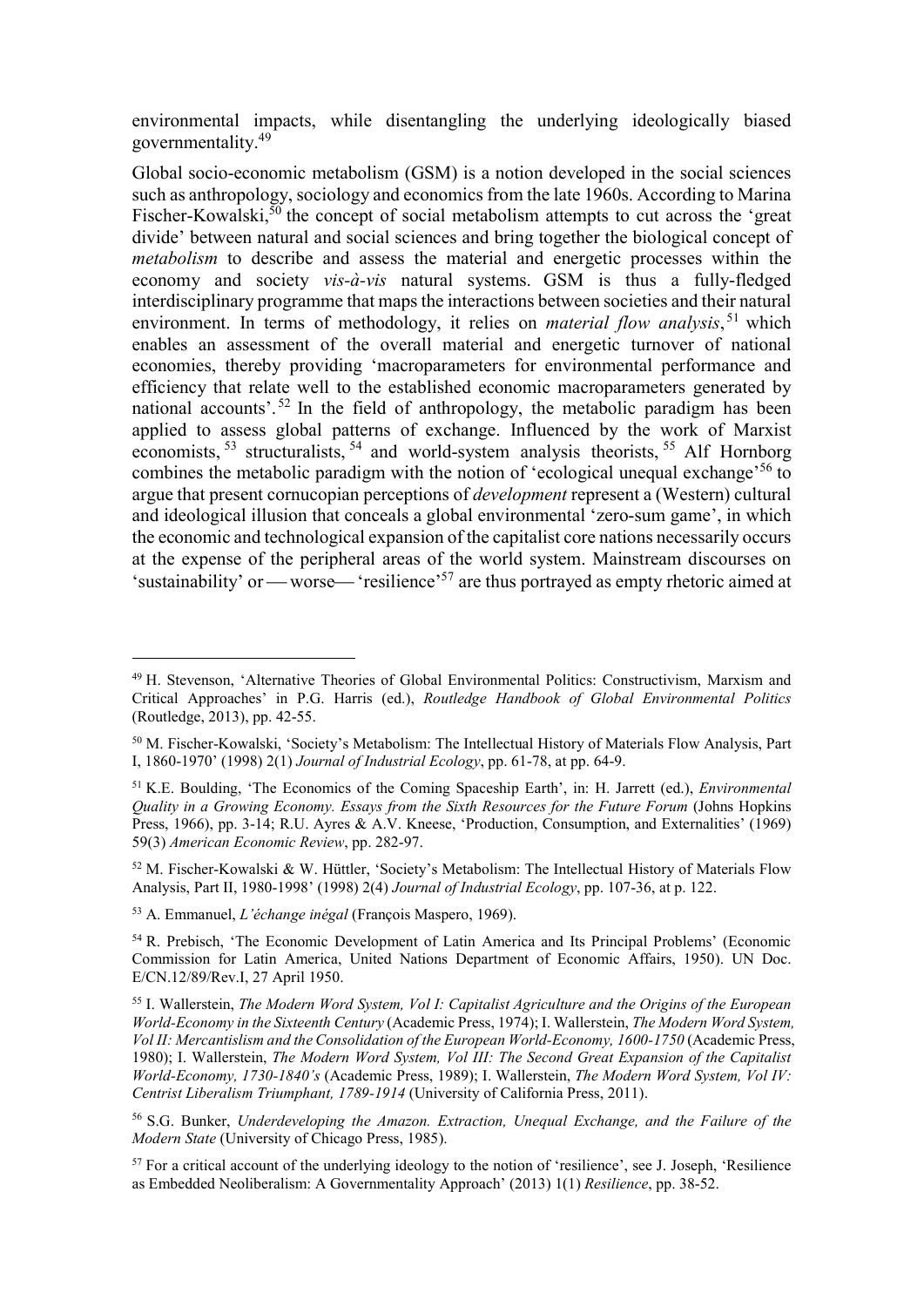ideologically disarming the necessary acknowledgment of the world system's present and historical socio-ecological contradictions.<sup>58</sup>

For the purpose of our argument, GSM and ecologically unequal exchange combine structuralist and post-structuralist approaches that make the intrinsic inconsistencies of current global governance discernible. They coincide with the Earth System approach in pinpointing the finite material dimension of the planetary ecosystem and in regarding human societies as an integral part of that system. Yet, they differ from the latter as they propound a distinct neo-Marxist methodology that emphasizes the cultural premises, ideological biases and socio-economic inequities of the GSM. Ecological economics applies the concepts and methods inherent in the social-metabolic approach to provide a structural account of global socio-ecological or environmental injustice.<sup>59</sup> In turn, anthropology and human ecology add value by bringing in a post-structuralist lens to appraise the cultural premises of the mainstream discourses that sustain the GSM and present patterns of exchange.

## 3. THE GLOBAL FINANCE-AND-ENERGY COMPLEX VIS-À-VIS GLOBAL ENVIRONMENTAL GOVERNANCE: A TALE OF FRAGMENTATION

Globalization has outgrown traditional Westphalian patterns of international governance. While nation-states maintain their formal status in the global political arena, social movements, markets and multinational corporations, boosted by innovation and technologies, are displacing state authority and generating 'complex feedback loops between social and ecological systems'.<sup>60</sup> Global financial markets and climate change are two paradigmatic areas where these gaps are blatant. Relying on interdisciplinary nonlegal theories — mainly developed in the fields of ecological economics<sup>61</sup>, cultural anthropology  $^{62}$  and environmental history  $^{63}$  the parallel ongoing financial and environmental crises are portrayed here not as randomly coinciding events, but rather as

<sup>58</sup> A. Hornborg, 'Zero-Sum World: Challenges in Conceptualizing Environmental Load Displacement and Ecologically Unequal Exchange in the World-System' (2009) 50(3&4) International Journal of Comparative Sociology, pp. 237-62.

 $59$  J. Martinez-Alier, The Environmentalism of the Poor. A Study of Ecological Conflicts and Valuation (Edward Elgar, 2003); J. Martinez-Alier, G. Kallis, S. Veuthey, M. Walter & L. Temper, 'Social Metabolism, Ecological Distribution Conflicts, and Valuation Languages' (2010) 70(2) Ecological Economics, pp. 153-8.

 $60$  E.M. Battaglia, J. Mei & G. Dumas, 'Systems of Global Governance in the Era of Human-Machine Convergence', arXiv preprint, arXiv:1802.04255 (2018).

<sup>61</sup> G. Kallis, C. Kerschner & J. Martinez-Alier, 'The Economics of Degrowth' (2012) 84 Ecological Economics, pp. 172-80, at p. 173.

<sup>62</sup> A. Hornborg, 'The Money-Energy-Technology Complex and Ecological Marxism: Rethinking the Concept of "Use-Value" to Extend Our Understanding of Unequal Exchange, Part 1' [2018] Capitalism Nature Socialism, pp. 1-13 (forthcoming); A. Hornborg, 'The Money–Energy–Technology Complex and Ecological Marxism: Rethinking the Concept of "Use-Value" to Extend Our Understanding of Unequal Exchange, Part 2' [2018] Capitalism Nature Socialism, pp. 1-16 (forthcoming).

<sup>63</sup> J.W. Moore, 'The Capitalocene, Part I: On the Nature and Origins of Our Ecological Crisis' (2017) 44(3) The Journal of Peasant Studies, pp. 594-630; J.W. Moore, 'The Capitalocene Part II: Accumulation by Appropriation and the Centrality of Unpaid Work/Energy' (2018) 45(2) The Journal of Peasant Studies, pp. 237-79.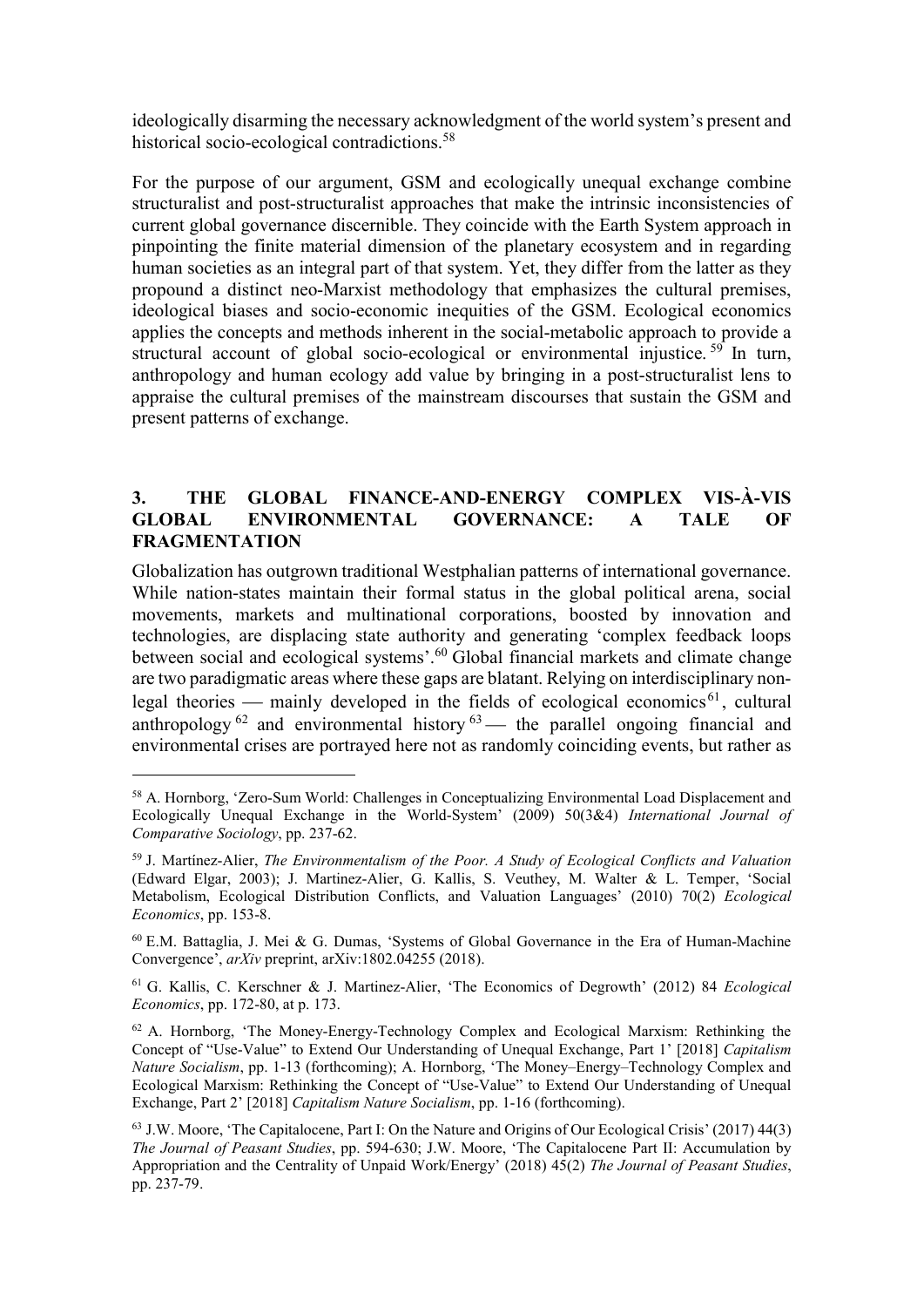structural and interconnected phenomena that are rooted in paradoxical developments in the globalized economic system.

As a starting point, we will discuss two of the global economy's structural Achilles heels: finance and energy. We will argue that advanced capitalism and its corresponding social metabolism relies on the 'compulsion to growth'<sup>64</sup> based on energy resources exploitation and money mechanism control. Both pillars of economic development lead to systemic risks, one through pollution and climate change, the other due to the excess of private and sovereign debts and asset bubbles.

Against this background, we will finally portray international environmental law and governance as a set of rules, policies and institutions devoted to coping with the ecological externalities of the resulting GSM. We will conclude that scattered international institutions are mandated to implement sectoral managerial regimes that are subservient to the overarching rationale of global economic and energy systems. In this setting, SD provides the legitimizing narrative.<sup> $65$ </sup> Under these premises, however, the fundamental question remains whether international environmental law and governance have the capacity to effectively mitigate the deleterious effects of advanced capitalism on individuals, communities, and social and ecological systems.

## 3.1. The advanced capitalism´s finance-and-energy complex

After World War II, the Westphalian-Keynesian framework of global economic governance outlined in the Bretton-Woods architecture was indeed an expression of United States (US) political, military and economic hegemony. Eventually, the withdrawal of the Bretton-Woods arrangement put to an end the 'world-economy' model and the stability of currency exchange anchored to the gold standard. Henceforth, the hegemonic role of the US dollar as an international trade and reserve currency was ensured by stabilizing its exchange rate according to the paradigm of monetary flow balance and the liberalization of capital flows.<sup>66</sup> Implicit to this transition from industrial to financial capitalism is a characteristic shift in economic ideology, with finance increasingly dominating the global understanding of economic mechanics. Accordingly, relying on a somewhat distorted interpretation of Adam Smith´s theory of the invisible hand,  $67$  capital accumulation is thereafter sought primarily through financial channels and opaque, deregulated, over-the-counter markets, rather than traditional paths of production and trade.<sup>68</sup> As credibly argued by Luiz Carlos Bresser-Pereira, this process

<sup>&</sup>lt;sup>64</sup> G. Teubner, 'A Constitutional Moment? The Logics of "Hit the Bottom"', in: P.F. Kjaer, G.Teubner & A. Febbrajo (eds.), The Financial Crisis in Constitutional Perspective. The Dark Side of Functional Differentiation (Hart, 2011), pp. 3-42, at p. 5.

<sup>65</sup> J. Jaria i Manzano, 'El Constitutionalismo de La Escasez: Derechos, Justicia y Sostenibilidad' (2015) 30 Revista Aranzadi de Derecho Ambiental, pp. 295-349.

<sup>66</sup> G. Di Gaspare, Teoria e Critia Della Globalizzazione Finanziaria. Dinamiche Del Potere Finanziario e Crisi Sistemiche (CEDAM, 2011).

 $67$  L.E. Mitchell, 'Financialism: A (Very) Brief History', in: C.A. Williams & P. Zumbansen (eds.), The Embedded Firm: Corporate Governance, Labor, and Finance Capitalism (Cambridge University Press, 2012), pp. 42-59.

 $68$  G.A. Epstein, *Financialization and the World Economy* (Edward Elgar, 2005).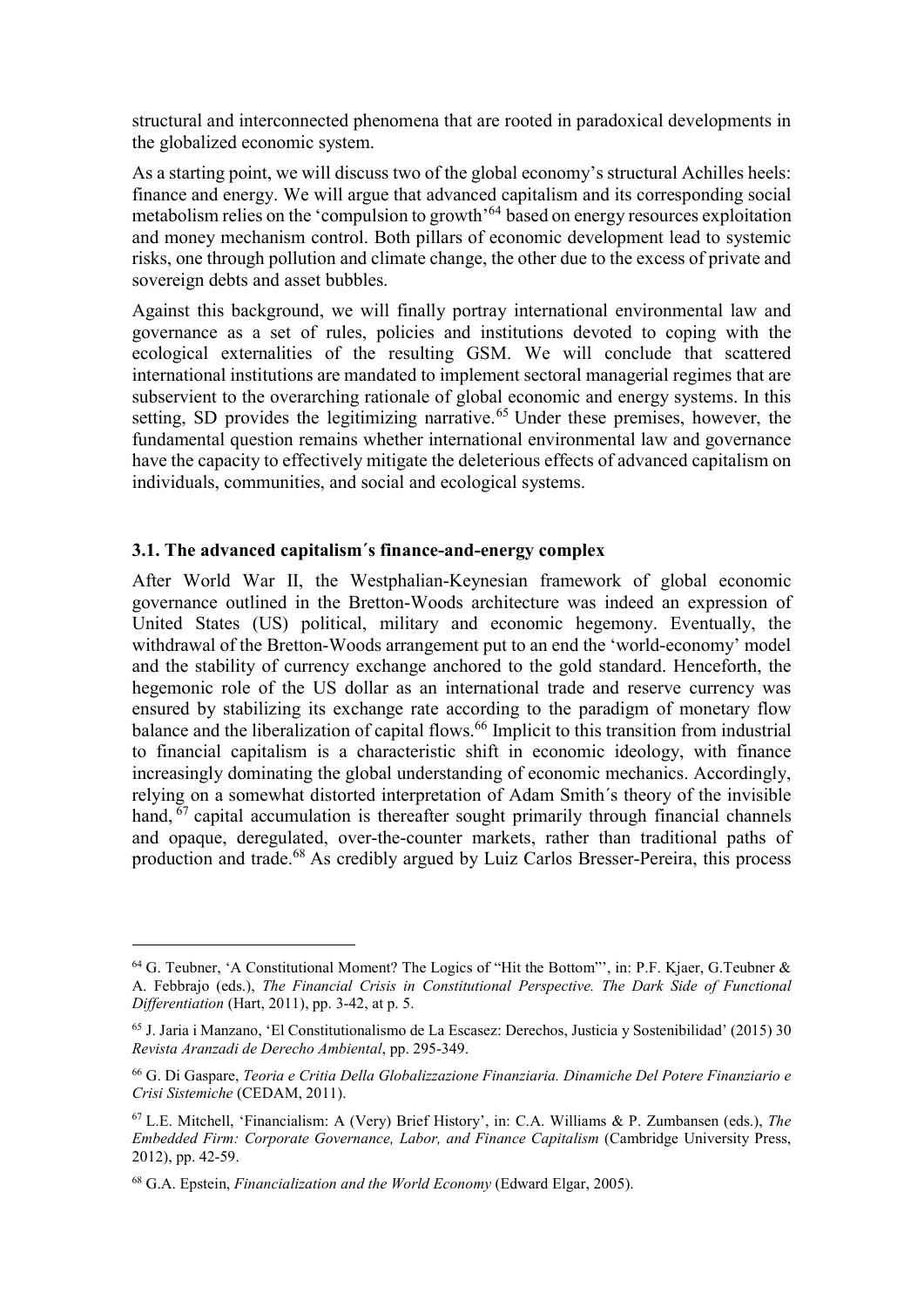ultimately induced 'a general malfunction of the genome of finance',<sup>69</sup> understood as the economic science of 'goal architecture'.<sup>70</sup> Indeed, the relationship between society and banks is an issue of major political and constitutional significance<sup> $71$ </sup> and is governed by 'social contract.' According to that contract, public authorities —backed by taxpayers are responsible for enacting and enforcing any regulatory requirements necessary for the sustainability of the financial sector.<sup>72</sup> However, in contrast to the aspirations outlined above, the complex patterns of interaction between states, markets and non-state actors in the current global system of 'regulatory capitalism'<sup>73</sup> have three distinctive features:

- Formal and informal transnational networks of public and private actors operate largely beyond the control of public authorities;
- The financial industry is largely self-regulated and self-imposes operative standards which are eventually endorsed by public authorities; and
- Public authorities and regulators have a structural dependence on private financial expertise, leading to 'regulatory capture.' <sup>74</sup>

The convergence of these factors explains the disproportionate weight of the neoliberal economic rationality in global financial governance.<sup>75</sup> As a result, global financial conglomerates are largely in command over the main source of money creation through the provision of credit guarantees, thereby '[compelling] the real economy to grow to an extent that is socially harmful.<sup>'76</sup> In sum, putting it in Poul Kjaer's terms, '[t]he introduction of a new financial regime upon the basis of monetarist ideology represented an unviable compensatory reaction to structural changes, which led to a partial breakdown of the functional separation between the political and the economic system'.<sup>77</sup> Thereafter, increasing growth rates would be required to maintain the expansionist logic of a hierarchical global financial system and the corresponding elastic approach to law that perpetuates the global core/periphery structure.<sup>78</sup>

-

 $74$  E.S. Cohen, 'Assessing the Impact of the Global Financial Crisis on Transnational Regulatory Governance: The Case of Public-Private Hybrid Regulatory Networks', Third Biennial Conference of the ECPR Standing Group on Regulatory Governance, 17-19 June (2010).

<sup>75</sup> Ibid., 13.

<sup>76</sup> Teubner, n. 64 above, at p. 5.

 $69$  L.C. Bresser-Pereira, 'The Global Financial Crisis and a New Capitalism?' (2010) 32(4) Journal of Post Keynesian Economics, pp. 499-534, at p. 505.

 $^{70}$  R.J. Shiller, *Finance and the Good Society* (Princeton University Press, 2012), pp. 28-9.

<sup>71</sup> Teubner, n. 64 above.

<sup>72</sup> M. Ricks, 'Money and (Shadow) Banking: A Thought Experiment' (2012) 31(2) Review of Banking and Financial Law, pp. 731-48.

<sup>73</sup> D. Levi-Faur, 'The Global Diffusion of Regulatory Capitalism' (2005) 598 The Annals of the American Academy of Political and Social Science, pp. 12-32; D. Levi-Faur, 'Varieties of Regulatory Capitalism: Sectors and Nations in the Making of a New Global Order' (2006) 19(3) Governance, pp. 363-6; D. Levi-Faur, 'The Regulatory State and Regulatory Capitalism: An Institutional Perspective', in: D. Levi-Faur (ed.), Handbook on the Politics of Regulation (Edward Elgar, 2011), pp. 662-72.

 $^{77}$  P.F. Kjaer, 'Law and Order within and Beyond National Configurations', in: P.F. Kjaer, G. Teubner  $\&$ A. Febbrajo (eds.), The Financial Crisis in Constitutional Perspective. The Dark Side of Functional Differentiation (Hart, 2011), pp. 395-430, at p. 417.

<sup>78</sup> Katharina Pistor defines the notion of elasticity of law 'as the probability that ex ante legal commitments will be relaxed or suspended in the future; ... [whereby] [i]n general, law tends to be relatively elastic at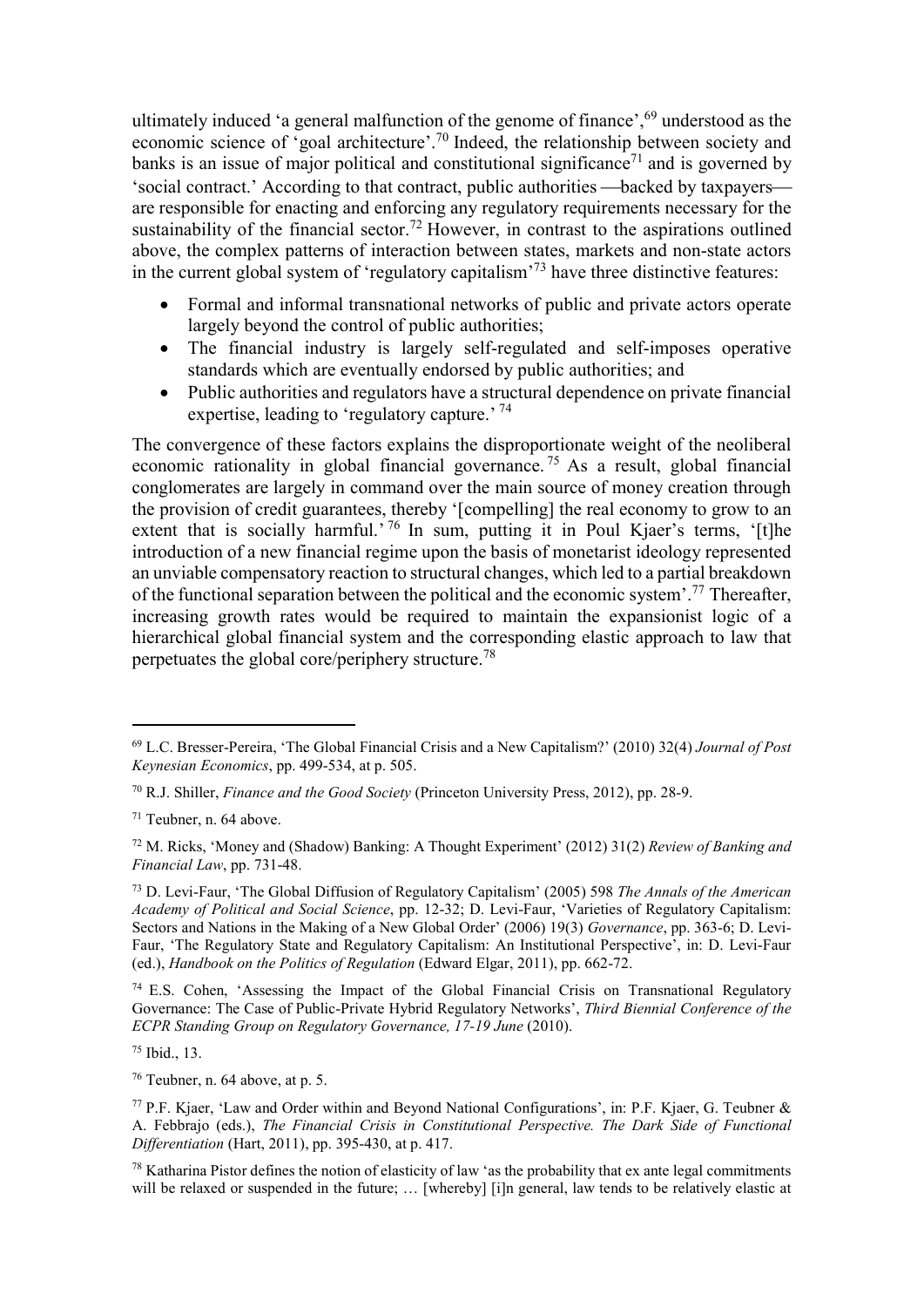From the perspective of the Earth System approach and GSM, moreover, the end of the gold standard stands for the illusory emancipation of governmentality from the material roots of wealth. It signifies the starting point of economic financialization and of an era of unprecedented alienation of humankind from Nature.<sup>79</sup> The process of financialization marks the transition towards an untenable pattern of development threatening global processes of social reproduction, due to the risk of crisis through coalescence,  $80$  and jeopardizing environmental sustainability by neglecting natural and ecological limits. This compulsion to growth has specific implications, when assessed through the lens of the second law of thermodynamics, or entropy law, <sup>81</sup> which explains the complex coupling between the economic and the energy systems. Economic growth under industrial capitalism required 'that industrial infrastructure —whether a factory, an industrial city, or the global 'technomass'— [maintained] an unequal exchange of free energy with its hinterland in order to survive and grow.<sup>82</sup> In turn, the intrinsic expansionism of the present financialized economy implies the issuance of 'money and debt to keep up the required nominal growth rates that cannot be sustained by the ecological economy', especially in terms of 'exhaustible fossil fuels and [other] materials which are ever more difficult to obtain at the commodity frontiers'.  $83$  Money is the language,  $84$  rather than the substance, of the economy and, ultimately, the economy is a function of surplus energy<sup>85</sup> that depends more on the natural laws of thermodynamics than on artificial market laws. While this intrinsic connection between energy and economy remains largely concealed by governmentality, 86 the 'world market trade orchestrates continuous asymmetric transfers of embodied land, energy, and materials which contribute to capital accumulation in core areas of the world-system,' thus contributing to mainstreaming a global finance-and-energy complex.<sup>87</sup>

In conclusion, globalization and advanced capitalism have intensified processes of transnational ordering based on functional differentiation. This intensification, however, has resulted in a dangerous rupture between social systems and the Earth System. The financialization of the economic system has caused a pathological compulsion to growth, leading to cyclical economic crises and heightened ecological degradation and instability in the Anthropocene. The structural coupling of the economic and energy systems, as embodied in entropy law, has thus driven increasing supplies of energy that have backed

<sup>84</sup> T. Morgan, Life after Growth (Harriman House, 2013), p. 218.

<sup>85</sup> Ibid., p. 163.

the system's apex, but inelastic in its periphery.' See K. Pistor, 'A Legal Theory of Finance' (2013) 41(2) Journal of Comparative Economics, pp. 315-30, at pp. 319-21.

<sup>79</sup> M. Carducci, 'Natura (Diritto Della)', in: R. Sacco (ed.), Digesto delle Discipline Pubblicistiche (UTET, 2017), p. 492.

<sup>80</sup> Kjaer, n. 77 above, at p. 417.

 $81$  N. Georgescu-Roegen, *The Entropy Law and the Economic Process* (Harvard University Press, 1971).

 $82$  A. Hornborg, 'Footprints in the Cotton Fields: The Industrial Revolution as Timespace Appropriation and Environmental Load Displacement' (2006) 59(1) Ecological Economics , pp. 74-81.

<sup>83</sup> Kallis, Kerschner & Martinez-Alier, n. 61 above, at p. 173; R. Douthwaite, 'Degrowth and the Supply of Money in an Energy-Scarce World' (2012) 84 Ecological Economics, pp. 187-93.

<sup>86</sup> A. Hornborg, *Global Ecology and Unequal Exchange: Fetishism in a Zero-Sum World* (Routledge, 2011), pp. 8–14.

<sup>87</sup> Hornborg, 'The Money-Energy-Technology Complex and Ecological Marxism: Rethinking the Concept of "Use-Value" to Extend Our Understanding of Unequal Exchange, Part 1', n. 62 above, at p. 5.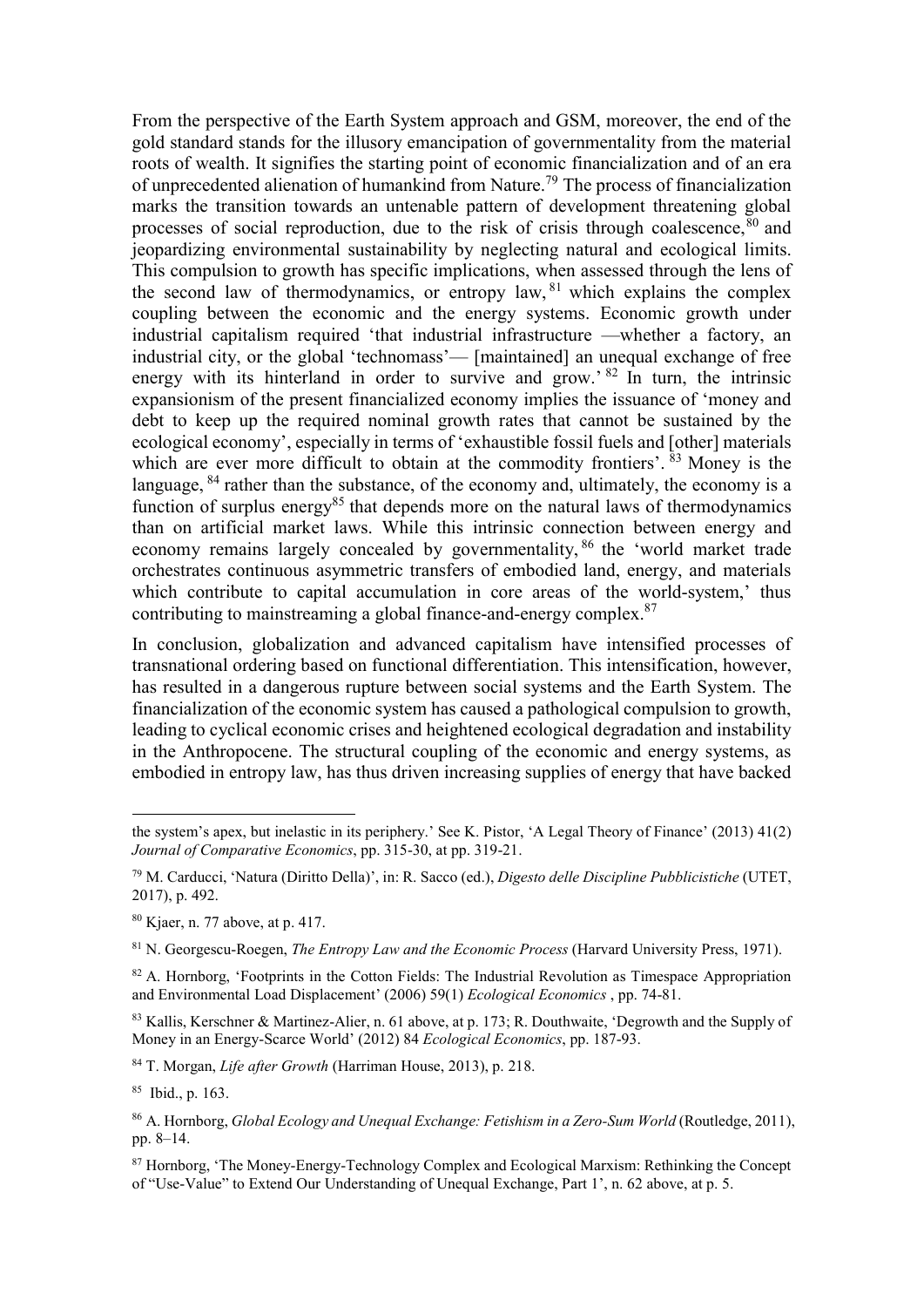money creation through credit. <sup>88</sup> Sharply dwindling energy returned on investment (EROI) rates,<sup>89</sup> however, clearly hint at fundamental inconsistencies in the economic system's rationale and, consequently, at the risk of systemic collapse if the political and legal systems are unable to counterbalance and redress pathological developments.<sup>90</sup>

Rather than a mere technical issue of more regulation and supervision, any reform aimed at resolving this systemic crisis goes right to the heart of the economic constitution: the money mechanism.<sup>91</sup> More importantly, any reform of global governance requires anchoring legal discourse in the limits of the Earth System and meaningfully addressing global injustices in relation to the distribution of material wealth. Such an approach, however, requires acknowledging that 'examining the relationship between capital and energy may be the most important task for understanding the emergence and transformation of the global political economy'.<sup>92</sup> Pervasive neoliberal ideological biases will need to be purged from current global market constitutionalism.  $93$  before a new global material constitutionalism that is both attuned to the Earth System's limits and geared towards the stabilization of social reproduction can be developed.

## 3.2. Limitations to global environmental protection

International environmental law is a relatively young area of international law, which gradually emerged over the  $20<sup>th</sup>$  century out of general principles of law applied to issues of transboundary pollution and the management of shared natural resources. Towards the end of the century, however, the sense of urgency to address socio-environmental impacts of worldwide economic activities led to the inception of regional and global treaty-based regimes dealing with planetary environmental problems as issues of 'common concern of humankind'.<sup>94</sup> The 1972 United Nations (UN) Stockholm Conference on the Human Environment and the 1992 UN Rio Conference on Environment and Development are generally regarded as milestones in this development. Respectively, these summits (re)enacted the preventative principle and SD as normative cornerstones of contemporary international environmental law. Yet, the compromises enshrined in the 1992 Rio Declaration on Environment and Development and Agenda 21 concealed a precarious

<sup>&</sup>lt;sup>88</sup> G.E. Tverberg, 'Oil supply limits and the continuing financial crisis',  $(2012)$  37(1) *Energy*, pp. 27-34.

<sup>89</sup> D.J. Murphy & C.A.S. Hall, 'Energy Return on Investment, Peak Oil, and the End of Economic Growth' (2011) 1219(1) Annals of the New York Academy of Sciences, pp. 52-72; C.A.S. Hall & K.A. Klitgaard, Energy and the Wealth of Nations. Understanding the Biophysical Economy (Springer, 2012), pp. 369-84.

 $90$  On the implicit risks of an increasingly expensive carbon energy: S. Trommer & T. di Muzio, 'The Political Economy of Trade in the Age of Carbon Energy', in: T. di Muzio & J.S. Ovadia (eds.), Energy, Capitalism and World Order. Toward a New Agenda in International Political Economy (Palgrave, 2016), pp. 57-76. Hall & Klitgaard, n. 89 above, pp. 385-92.

<sup>&</sup>lt;sup>91</sup> Teubner, n. 64 above.

 $92$  T. di Muzio, 'IPE and the Unfashionable Problematic of Capital and Energy', in: T. di Muzio & J.S. Ovadia (eds.), Energy, Capitalism and World Order. Toward a New Agenda in International Political Economy (Palgrave, 2016), pp. 23-40, at p. 24.

 $93$  A.C. Cutler, 'The Judicialization of Private Transnational Power and Authority' (2018) 25(1) Indiana Journal of Global Legal Studies, pp. 61-96.

 $94$  D. Bodansky, *The Art and Craft of International Environmental Law* (Harvard University Press, 2010), pp. 30-5.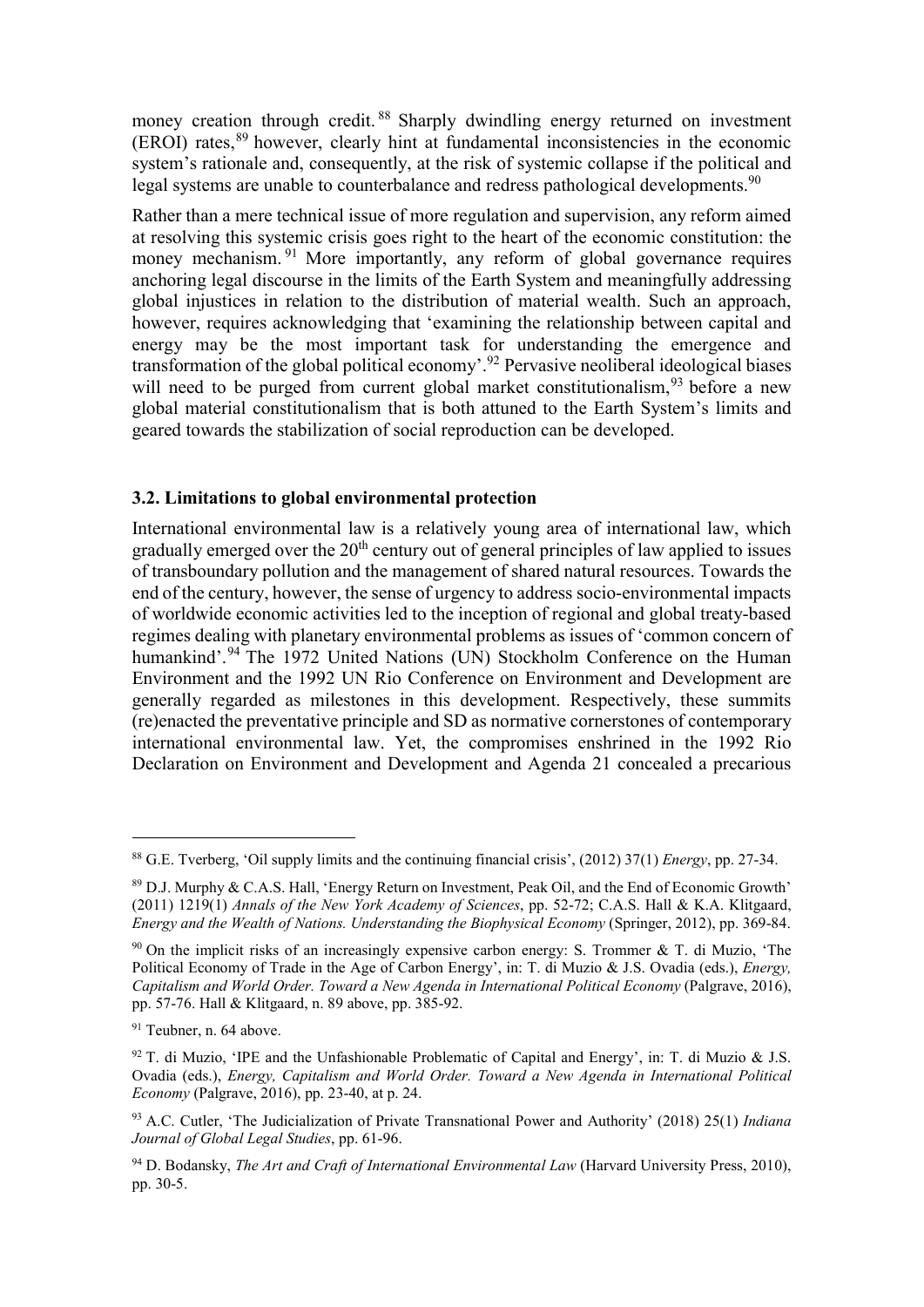truce in the persistent North-South tensions in international environmental dialogue dating back to the 1972 Stockholm Conference.<sup>95</sup>

These tensions also decisively shaped the fragmented institutionalization of global environmental governance around the United Nations Environment Programme (UNEP),  $96$  which has been portrayed as a 'decentralized network of embedded, nested, clustered, and overlapping institutions'.<sup>97</sup> The recent institutional reform brought about by the 2012 UN Rio+20 Summit introduced only minor, incremental changes to global environmental governance.<sup>98</sup> This loose institutionalization has also been praised for its remarkable adaptiveness to exogenous change<sup>99</sup> and its variety of inter-institutional cooperative arrangements, both for normative regime development and for decision making in individual situations.<sup>100</sup>

This intrinsic flexibility, however, materializes in the absence of an overarching goal, a 'single, legally binding superior norm' able to steer the adaptive process towards safeguarding the integrity of Earth's life-support system.  $101$  Rather, what drives regulatory coordination and inter-institutional cooperation in this field are treaty-specific conflict clauses,  $^{102}$  as well as secondary rules of general international law, such as the rule of consistent interpretation of treaties and the principle of systemic integration,  $^{103}$  or the principle of mutual supportiveness.<sup>104</sup>

In this context, SD's interstitial normativity was supposed to play a catalytic role, harnessing competing economic, social and ecological concerns in the implementation of

-

<sup>100</sup> E. Hey, 'International Institutions', in: D. Bodansky, J. Brunnée & E. Hey (eds.), *The Oxford Handbook* of International Environmental Law (Oxford University Press, 2007), pp. 749-69, at pp. 751-5.

<sup>101</sup> R.E. Kim & K. Bosselmann, 'International Environmental Law in the Anthropocene: Towards a Purposive System of Multilateral Environmental Agreements' (2013) 2(2) Transnational Environmental Law, pp. 285-309.

<sup>95</sup> Report of the United Nations Conference on Environment and Development, Rio de Janeiro, 3-14 June 1992. Volume 1, Resolutions adopted by the Conference. Un Doc A/CONF.151/26/Rev.1 (Vol.I).

<sup>96</sup> M. Ivanova, 'Designing the United Nations Environment Programme: A Story of Compromise and Confrontation' (2007) 7(4) International Environmental Agreements: Politics, Law and Economics, pp. 337-61.

<sup>97</sup> O.R. Young, 'Institutional Linkages in International Society: Polar Perspectives' (1996) 2(1) Global Governance, pp. 1-23, at p. 20.

<sup>98</sup> K. Conca, An Unfinished Foundation: The United Nations And Global Environmental Governance (Oxford University Press, 2015), chapter 6.

<sup>99</sup> R.E. Kim & B. Mackey, 'International Environmental Law as a Complex Adaptive System' (2014) 14(1) International Environmental Agreements: Politics, Law and Economics, pp. 5-24; K. von Moltke, 'Clustering International Environmental Agreements as an Alternative to a World Environment Organization', in: F. Biermann & S. Bauer (eds.), A World Environment Organization. Solution or Threat for Effective International Environmental Governance? (Ashgate, 2005), pp. 175-204.

<sup>&</sup>lt;sup>102</sup> R. Wolfrum & N. Matz, Conflicts in International Environmental Law (Springer, 2003); N. Matz-Lück, 'Harmonization, Systemic Integration, and "Mutual Supportiveness" as Conflict-Solution Techniques' (2006) 17 Finnish Yearbook of International Law, pp. 39-53.

 $103$  C. McLachlan, 'The Principle of Systemic Integration and Article  $31(3)(c)$  of the Vienna Convention' (2005) 54(2) International and Comparative Law Quarterly, pp. 279-320.

<sup>104</sup> R. Pavoni, 'Mutual Supportiveness as a Principle of Interpretation and Law-Making: A Watershed for the "WTO-and-Competing-Regimes" Debate?' (2010) 21(3) European Journal of International Law, pp. 649-79.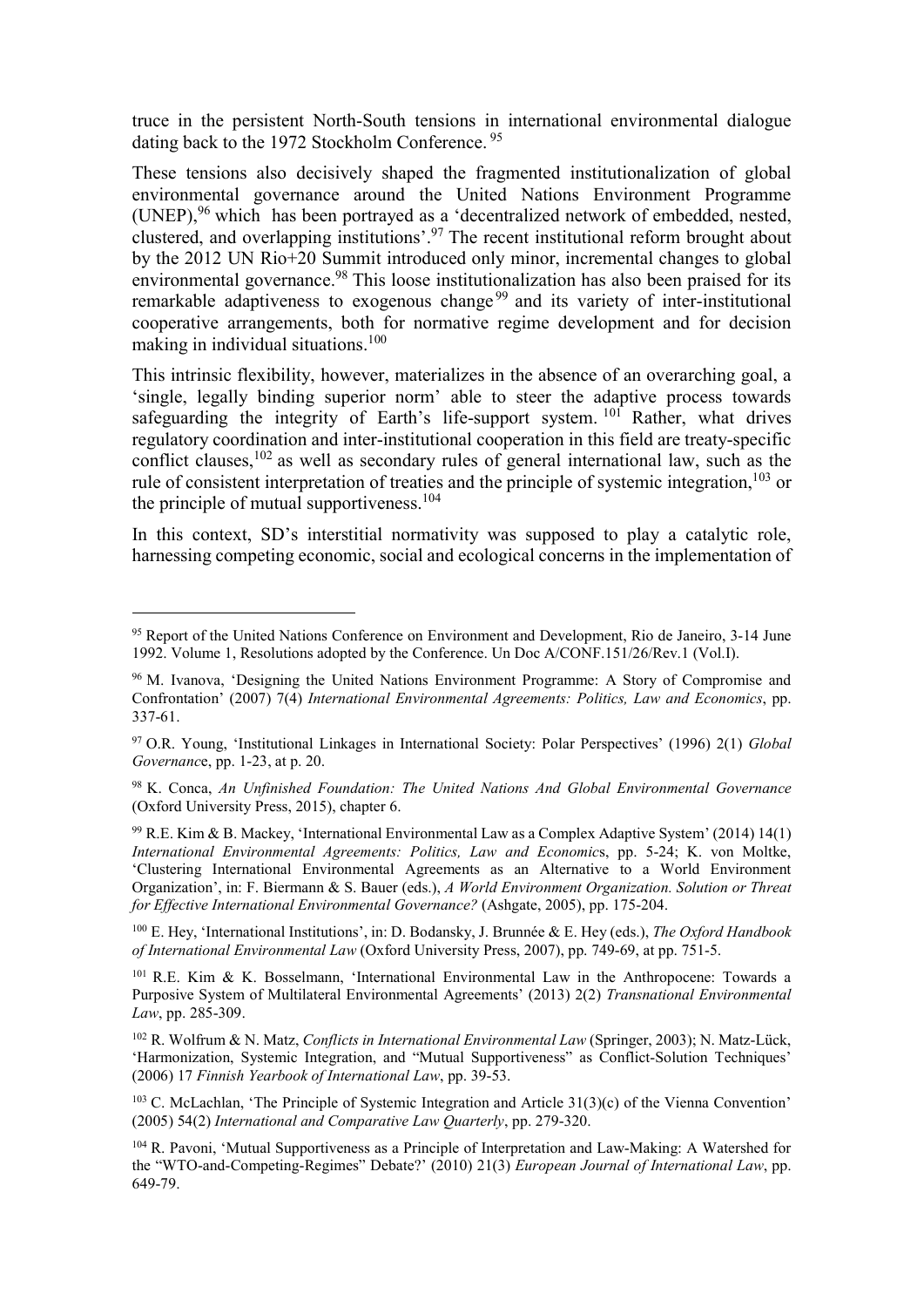conflicting rules and regimes.<sup>105</sup> Over the years, however, SD has revealed itself as highly ineffective in fostering such synergies between socio-economic development and environmental protection. As Viñuales puts it, when it comes to implementation 'the very strength of the concept of [SD] —its ability to encompass very different issues without clarifying the relations among them— is turning into its main weakness.' This indicates that the purported complementarity between economic development and environmental protection is far from obvious.<sup>106</sup>

This does not take away from the fact that, in attempting to deal with worldwide socioenvironmental impacts of the economy, the protection of common interests has undoubtedly shaped the evolution of international environmental law and governance.<sup>107</sup> However, despite this trend towards common versus national interests in global and regional environmental regimes, the dominant underlying understandings of justice – rooted in property rights and self-interested reciprocity– are consistent with neoliberal political economic ideology.<sup>108</sup> Indeed, amidst the optimistic 'end-of-history' atmosphere of the immediate post-Cold War, <sup>109</sup> international environmental protection measures were to be applied through the use of 'smart' regulatory approaches,  $110$  with a clear trend towards a more prominent use of market-based systems of economic incentive.<sup>111</sup> Advocated as a far more effective means to internalize environmental costs and elicit behavioural change, their implementation by national authorities in the quest for SD was ultimately encouraged by Principle 16 of the 1992 Rio Declaration. In this manner, SD has also contributed to accelerating the process of progressively supplementing public environmental regulation with private transnational regulation, thus generating a global 'hybrid' environmental governance regime.<sup>112</sup>

In this context, Chukwumerije Okereke validly argues that 'the compromise over the neoliberal political doctrine has led to aspirations of global environmental justice being downgraded and co-opted for neoliberal ends much to the disadvantage of the South and in negation of the original vision of global sustainability'.<sup>113</sup> Moreover, the progression towards the protection of common (environmental) interests, differential treatment<sup>114</sup> and formal recognition of the principle of public participation in environmental governance

 $105$  Lowe, n. 3 above.

 $106$  Viñuales, n. 6 above, at p. 6.

 $107$  E. Hey, 'Common Interests and the (Re)Constitution of Public Space' (2009) 39(3) Environmental Policy & Law, pp. 152-59, at p. 154.

<sup>108</sup> C. Okereke, 'Global Environmental Sustainability: Intragenerational Equity and Conceptions of Justice in Multilateral Environmental Regimes' (2006) 37(5) Geoforum, pp. 725-38.

<sup>&</sup>lt;sup>109</sup> F. Fukuyama, 'The End of History?' (1989) 16 The National Interest, pp. 3-18.

<sup>110</sup> N. Gunningham, 'Environment Law, Regulation and Governance: Shifting Architectures' (2009) 21(2) Journal of Environmental Law, pp. 179-212.

<sup>&</sup>lt;sup>111</sup> R.B. Stewart, 'Economic Incentives for Environmental Protection: Opportunities and Obstacles', in: R.L. Revesz, P. Sands & R.B. Stewart (eds.), Environmental Law, the Economy, and Sustainable Development (Cambridge University Press, 2000), pp. 171-244, at pp. 220-7.

<sup>112</sup> O. Karassin & O. Perez, 'Shifting Between Public and Private: The Reconfiguration of Global Environmental Regulation' (2018) 25(1) Indiana Journal of Global Legal Studies, pp. 97-130.

<sup>&</sup>lt;sup>113</sup> C. Okereke, Global Justice and Neoliberal Environmental Governance. Ethics, Sustainable Development and International Cooperation (Routledge, 2008), p. 123.

<sup>114</sup> P. Cullet, Differential Treatment in International Environmental Law (Ashgate, 2003); L. Rajamani, Differential Treatment in International Environmental Law (Oxford University Press, 2006).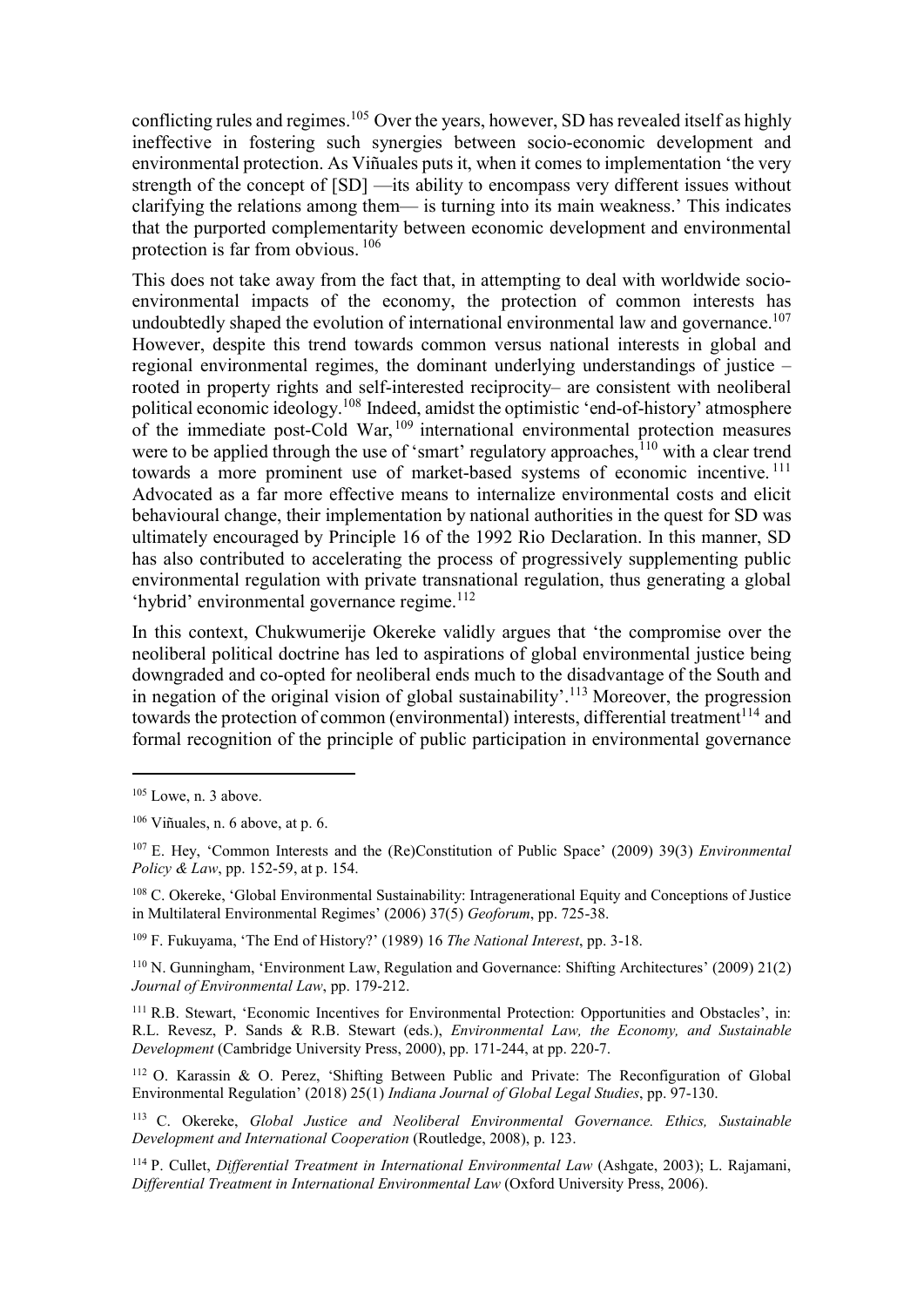(i.e., Principle 10 of the 1992 Rio Declaration) have not been able to redress the hitherto pervasive mismatch between substantive elements and institutional and decision-making patterns in global environmental law. <sup>115</sup>

### 4. PROMOTING CONVERGENCE AND ACCOMMODATING DIVERGENCE THROUGH GLOBAL LAW? CRITICAL REFLECTIONS ON LEGAL RECIPES FOR INTERCONNECTIVITY

The previous sections have set out our view on current governance gaps in the global realm. The fundamental thrust of our argument lies in the acknowledgment of a critical mismatch between 'the structural composition of the world society and the constitutional structures in place<sup>'116</sup> and, thus, the risk of systemic collapse. While structures buttressing a model of economic reproduction based on advanced capitalism have been extensively constitutionalized, global environmental law —with its rationality of risk management of the economy's ecological externalities— is ill equipped for effectively combating the systemic risks and keeping the global economic system within the Earth System's material boundaries of sustainability. Yet, there is no doubt that constitutionalism is permeating the global realm. At present, however, the degree of constitutionalization varies from one system or sector of the world society to the other, thus leading to a plurality of constitutional fragments in world society.<sup>117</sup> As discussed earlier, this process of fragmented, sectoral constitutionalization is deeply imbued by neoliberal ideology.<sup>118</sup> Our preceding diagnosis of the causes, depth and subsequent risks of this fragmentation is obviously controversial. The phenomenon of fragmentation itself, and the ensuing risk of systemic collapse, however, seem undisputed among different components of the world society. Borrowing Bruce Ackerman's well-known notion and translating it into the global realm, the argument can be made that the world society is currently undergoing a 'constitutional moment'.<sup>119</sup> Arguably, there is widespread recognition among actors within globalized society of the need for structural adjustment in the political and legal ordering and the reproduction of social systems. Along similar lines, but departing from their own distinctive take on international public authority, Armin von Bogdandy, Matthias Goldmann and Ingo Venzke have recently argued that the restructuring of global institutions and regimes to address identified structural mismatches in the world society will need to be legitimated by global public opinion.<sup>120</sup> This has an unmistakable global constitutional dimension. Drawing on Poul Kjaer´s terminology, one might agree on the

<sup>&</sup>lt;sup>115</sup> E. Hey, 'Global Environmental Law and Global Institutions: A System Lacking Good Process' in R. Pierik & W. Werner (eds), Cosmopolitanism in Context. Perspectives from International Law and Political Theory (Cambridge University Press, 2010), pp. 45-72.

<sup>116</sup> Kjaer, n. 77 above, at p. 395.

 $117$  Teubner, n. 47 above, at p. 1.

<sup>118</sup> Cutler, n. 93 above, at p. 64.

<sup>119</sup> Focusing mainly on the discussion of the constitutional history of US, Ackerman refers to constitutional moments as those '[occurring] when a rising political movement succeeds in placing a new problematic at the centre of […] political life' and eventually triggers processes of higher law-making. B Ackerman, 'A Generation of Betrayal?' (1997) 65(4) Fordham Law Review, pp. 1519-36. More generally, see also B Ackerman, We The People Vol.1 Foundations (Harvard University Press, 1993).

<sup>120</sup> A. von Bogdandy, M. Goldmann & I. Venzke, 'From Public International to International Public Law: Translating World Public Opinion into International Public Authority' (2017) 28(1) European Journal of International Law, pp. 115-45.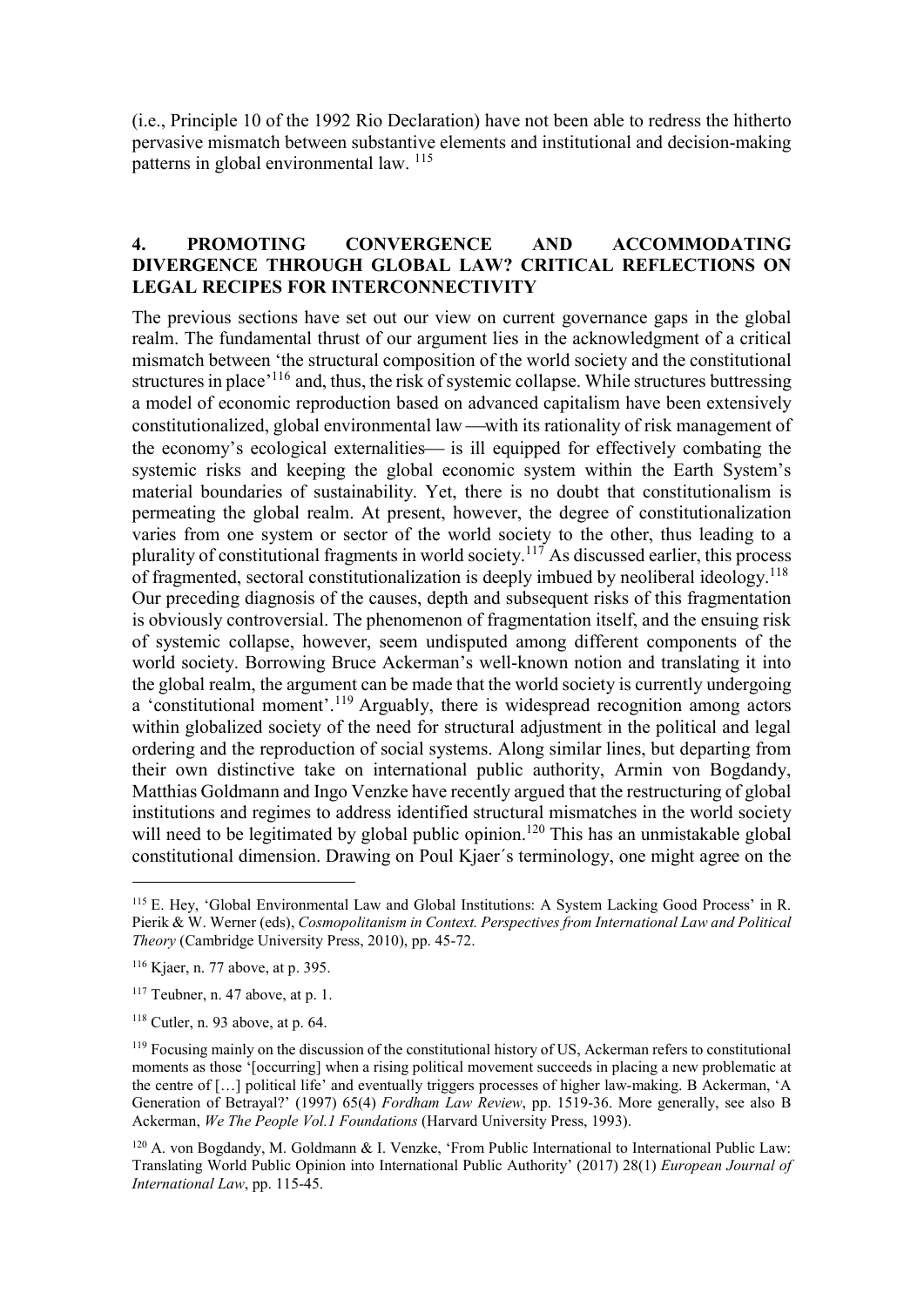existence of evidence for a sort of global 'constitutional consciousness'.<sup>121</sup> Such a consciousness relies on 'a specific vision of the future upon the basis of a specific understanding of the past […] providing a basis for counterfactual claims concerning a possible constitutional framing of a normative order in its entirety'.<sup>122</sup> Two kinds of developments in international and transnational law and governance hint in this direction.

The adoption of the 'integrated and indivisible' Sustainable Development Goals  $(SDG)^{123}$ and the climate change negotiations leading to the Paris Agreement<sup>124</sup> in 2015 provide first-hand evidence for the broad, polycentric political concern shared by state governments, international institutions, regional and local authorities, transnational private actors, indigenous peoples and communities, as well as the organized civil society to constitutionalize sustainability at the macro or global level.<sup>125</sup> In reconfiguring the geostrategic balance between key parties in the climate change regime, reinterpreting the principle of Common But Differentiated Responsibilities (CBDR) and acknowledging human rights language, as well as claims for climate justice in its Preamble,<sup>126</sup> the Paris Agreement makes an —admittedly limited— concession to counter-hegemonic claims, thus broadening and somewhat reshaping the discursive foundations of the climate regime.<sup>127</sup> As we shall argue below, a more prominent role of the language of human rights and obligations derived from the imperative of global justice is also critical for harnessing the global finance and energy complex with the governance of the Earth system in order to preserve its material boundaries. While generally perceived as critical breakthroughs, however, both mechanisms, the SDGs and the Paris Agreement, are also portrayed as weak governance instruments that largely reflect the fragmented structure of global law and governance.<sup>128</sup> Important as these macro-level milestones are, the breadth and intensity of the global constitutional consciousness is further made visible in mesoand micro-level developments, with the emergence of polycentric climate governance,<sup>129</sup> or the world-wide increasing phenomenon of climate change litigation across scales.

-

<sup>124</sup> Paris (France), 12 Dec. 2015, in force 4 Nov. 2016, available at: http://unfccc.int/paris\_agreement/items/9485.php.

<sup>125</sup> A.D. Barnosky & al., 'Approaching a State Shift in Earth's Biosphere' (2012) 486 Nature, pp. 52-8.

 $121$  Kjaer, n. 47 above, at pp. 146–7.

 $122$  ibid.

<sup>&</sup>lt;sup>123</sup> UNGA Res. 70/1, Transforming our world: the 2030 Agenda for Sustainable Development (25 September 2015) UN Doc A/RES/70/1.

<sup>126</sup> L. Rajamani, 'Ambition and Differentiation in the 2015 Paris Agreement: Interpretative Possibilities and Underlying Politics' (2016) 65(2) International and Comparative Law Quarterly, pp. 493-514; S. Adelman, 'Human Rights in the Paris Agreement: Too Little, Too Late?' (2018) 7(1) Transnational Environmental Law, pp. 17-36; S. Duyck, 'The Paris Climate Agreement and the Protection of Human Rights in a Changing Climate' (2015) 26 Yearbook of International Environmental Law, pp. 3-45; C. Okereke, 'Equity and Justice in Polycentric Climate Governance', in: A. Jordan, D. Huitema, H. Van Asselt, & J. Forster (eds.), Governing Climate Change: Policentricity in Action? (Cambridge University Press, 2018), pp. 320-37.

 $127$  D. Bodansky, 'The Paris Climate Change Agreement: A New Hope?' (2016) 110(2) The American Journal of International Law, pp. 288-319.

<sup>&</sup>lt;sup>128</sup> R.E. Kim, 'The Nexus between International Law and the Sustainable Development Goals' (2016) 25(1) Review of European, Comparative & International Environmental Law, pp. 15-26; Bodansky, n 130 above.

 $129$  A.J. Jordan & al, 'Emergence of Polycentric Climate Governance and Its Future Prospects' (2015) 5 Nature Climate Change, pp. 977-82.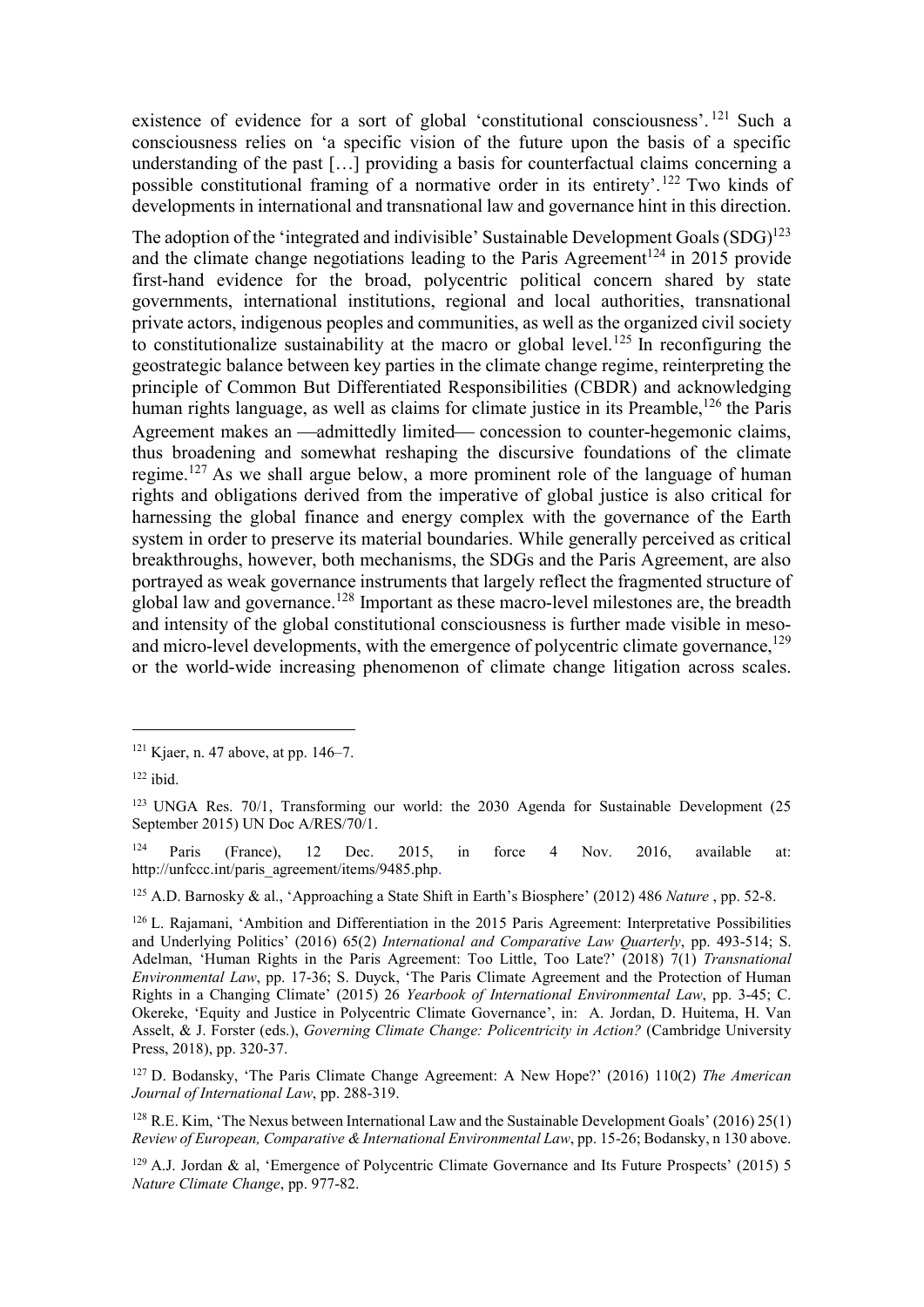Even more than high-profile cases such as the *Urgenda* case,<sup>130</sup> the critical significance of low-profile cases has been recently highlighted as crucial for the global coherence of climate change policy,  $^{131}$  and will arguably have a constitutional significance for the bottom-up crystallization of convergence-promoting and divergence-accommodating approaches, both within global climate change law and across different functionally specialized fragments of the global legal order.<sup>132</sup>

At the meso- and micro-levels, another significant manifestation of this constitutional moment or consciousness may be found in the doctrinal and regulatory developments regarding the legal concept of fair and equitable benefit sharing. Relying on a global law approach, Elisa Morgera raises the constitutional distinctiveness of the ecosystem approach vis-à-vis the precautionary principle in order to devise bespoke solutions for the sustainable management of the components of ecosystems in accordance with local cultural contexts.<sup>133</sup> Initially developed within the international biodiversity regime,<sup>134</sup> and later diffused to international oceans protection law,  $^{135}$  the ecosystem approach is defined as a 'strategy for the integrated management of land, water and living resources that promotes conservation and sustainable use in an equitable way'. As such, it relies on the 'application of appropriate scientific methodologies focused on levels of biological organization [encompassing] the essential structure, processes, functions and interactions among organisms and their environment.' However, the distinctive feature of the ecosystem approach —as opposed to the precautionary principle— is that 'humans, with their cultural diversity, are an integral component of many ecosystems.'<sup>136</sup> In line with Article 8(j) of the Convention on Biological Diversity (CBD),<sup>137</sup> the cultural dimension to the ecosystem approach is a further crucial aspect for ensuring that traditional knowledge held by indigenous and local communities is valued equally with and complementary to scientific knowledge when determining the most suitable management strategies. It is equally pivotal for articulating fair and equitable patterns of decision

<sup>&</sup>lt;sup>130</sup> Urgenda Foundation (on behalf of 886 individuals) v The State of the Netherlands (Ministry of Infrastructure and the Environment), First instance decision, HA ZA 13-1396, C/09/456689, ECLI:NL:RBDHA:2015:7145, ILDC 2456 (NL 2015), 24 June 2015, Netherlands; The Hague; District Court; see J. van Zeben, 'Establishing a Governmental Duty of Care for Climate Change Mitigation: Will Urgenda Turn the Tide?' (2015) 4(2) Transnational Environmental Law, pp. 339-57.

<sup>&</sup>lt;sup>131</sup> K. Bouwer, 'The Unsexy Future of Climate Change Litigation' (2018) 30(3) Journal of Environmental Law, pp. 483-506.

<sup>132</sup> Walker, n. 42 above, at pp. 236–8.

<sup>&</sup>lt;sup>133</sup> E. Morgera, 'The Need for an International Legal Concept of Fair and Equitable Benefit Sharing' (2016) 27(2) European Journal of International Law, pp. 353-83, at p. 367; E. Morgera, 'The Ecosystem Approach and the Precautionary Principle', in E. Morgera & J. Razzaque (eds.), Biodiversity and Nature Protection Law (Edward Elgar, 2017), pp. 70-80.

<sup>&</sup>lt;sup>134</sup> Convention on Biological Diversity, Conference of the Parties, Decision V/6. Ecosystem Approach, UN Doc. UNEP/CBD/COP/5/23 (22 June 2000) and Decision VII/11. Ecosystem Approach, UN Doc. UNEP/CBD/COP/DEC/VII/11 (13 April 2004).

<sup>135</sup> UNGA Res. 61/222 on Oceans and the Law of the Sea (20 December 2006), UN Doc A/RES/61/222.

<sup>&</sup>lt;sup>136</sup> Refinement and Elaboration of the Ecosystem Approach, based on Assessment of Experience of Parties in Implementation (COP Decision VII/11, Annex I), paras. 1 and 2.

<sup>137</sup> Rio de Janeiro (Brazil), 5 June 1992, in force 29 Dec. 1993, available at: http://www.cbd.int/convention /text.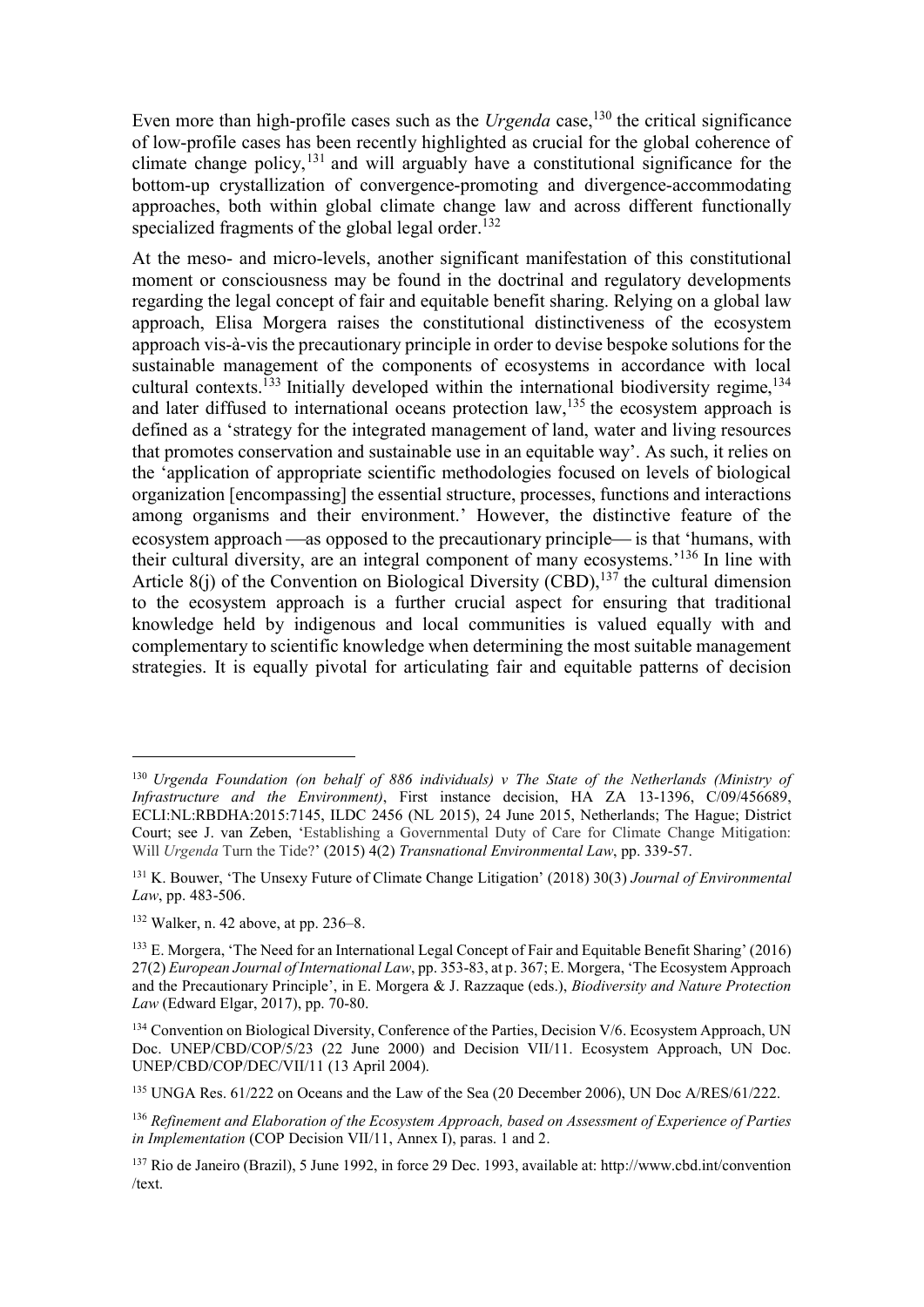making and benefit sharing.<sup>138</sup> The cultural dimension further intensifies the link between the ecosystem approach and various strands of international human rights law, thereby feeding into the debate on human rights and the environment. In sum, the ecosystem approach and its inherent notion of fair and equitable benefit sharing<sup>139</sup> lends itself to a meaningful cross-fertilization between different strands of international and transnational law. In so doing, it also has the potential to feed into deliberative processes set in motion by the constitutional moment in the world society.

Therefore, returning to the opening assumption of a constitutional moment, in this section we shall discuss the transformative potential of these global legal processes for fostering a contribution to global justice and overcoming the critical mismatch identified between the world society's structural composition and the constitutional structures in place. To that end, we will draw primarily on Neil Walker's *global law* approach.<sup>140</sup> Walker's theoretical framework is particularly well-suited for grasping the complexity of presentday legal phenomena, especially for appraising not only the macro-level, but especially —and most importantly— the globally entangled web of meso- and, especially, microlevel legal processes. Indeed, combined with comparative law approaches, Walker's approach offers inspiring theoretical and methodological perspectives, especially in the field of global environmental law. <sup>141</sup> The global law approach has an unmistakably descriptive-analytical potential that allows us to grasp and make sense of present-day entangled developments through empirical research, which enables nuanced and accurate conceptualizations of complex challenges.

Yet, by considering harnessing the historical-discursive dimension of global law, Walker also features an implicit normative agenda geared towards global justice. <sup>142</sup> Walker ascribes particular stringency or real world currency to compositive and compensatory understandings of law, as opposed to what he regards as utopian, pessimistic, contingent, or merely apologetic approaches.<sup>143</sup> According to the compositive perspective, which bears similarity with specific currents of global constitutionalism such as societal constitutionalism,  $144$  the orientation of law towards global justice is:

> cumulative, aggregative, and both derivative of and instrumental to various independently conceived transnational political projects'; <sup>145</sup> it is 'incomplete and uneven across sectors, with thicker patterns of interconnectedness based on

 $138$  See in this context The Tkarihwaié:ri Code of Ethical Conduct to Ensure Respect for the Cultural and Intellectual Heritage of Indigenous and Local Communities (COP Decision X/42, Annex I, UN Doc. UNEP/CBD/COP/DEC.X/42, 29 October 2010)

<sup>&</sup>lt;sup>139</sup> This notion is to be understood as 'the concerted and dialogic process aimed at building partnerships in identifying and allocating economic, socio-cultural and environmental benefits among state and non-state actors, with an emphasis on the vulnerable.' See Morgera, n. 133 above, at p. 382.

<sup>140</sup> Walker, n. 20 above.

<sup>&</sup>lt;sup>141</sup> E. Morgera, 'Global Environmental Law and Comparative Legal Methods' (2015) 24(3) Review of European, Comparative & International Environmental Law, pp. 254-63.

 $142$  Collins, n. 19 above, at p. 737.

<sup>143</sup> Walker, n. 42 above, at pp. 236–8.

<sup>144</sup> Ibid., p. 233.

 $145$  Ibid., p. 232.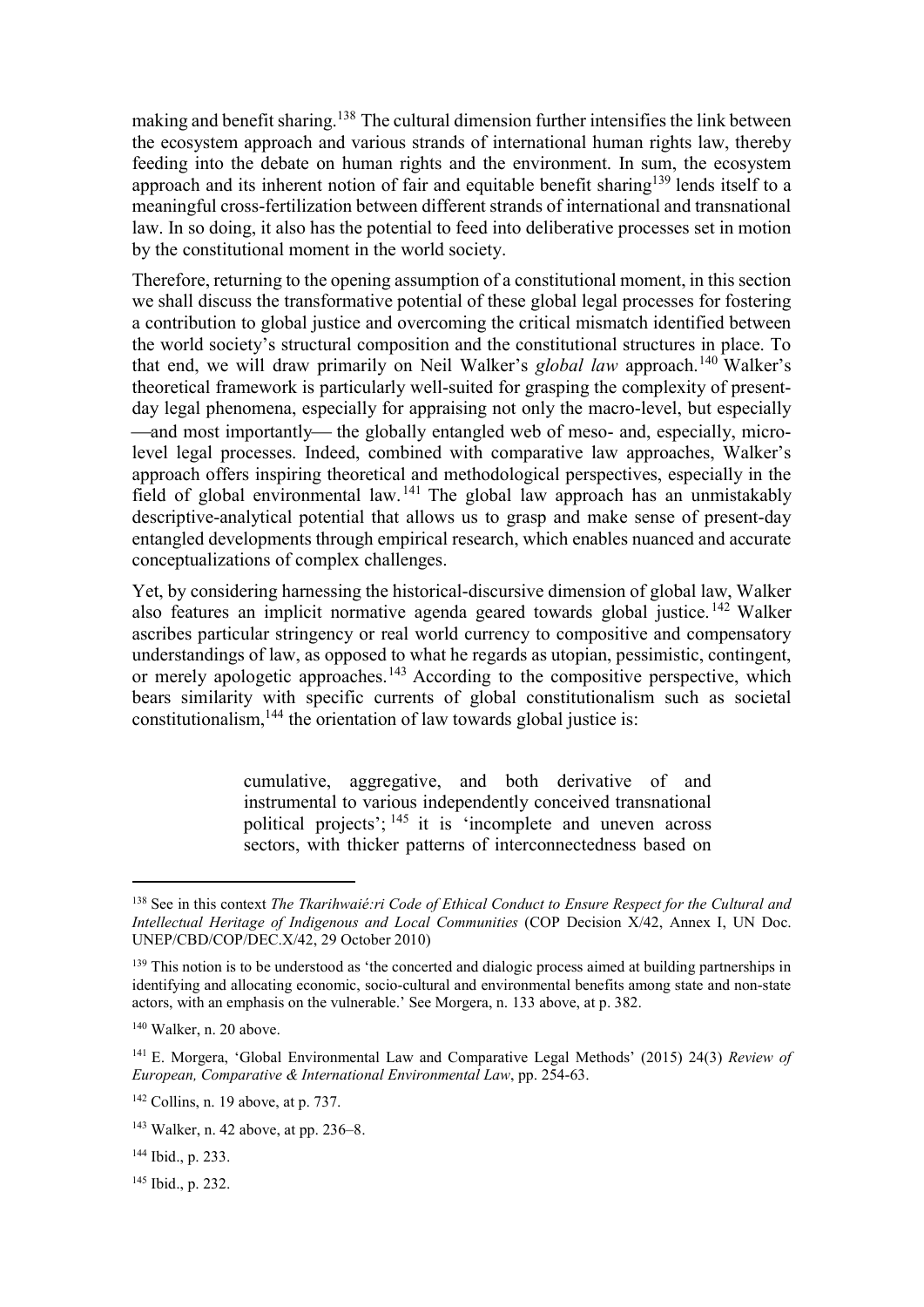ethics of common concerns and mutual responsibility developing in some sectors and a more limited conception of concurrent interests dominating in others.<sup>146</sup>

The compensatory perspective, in turn, understands law as a platform from which to mitigate 'some of the justice deficits associated with the traditionally state-centred world order'.<sup>147</sup> Intimately related to GAL approaches, this perspective promotes the translation of principles of domestic administrative law traditions for the accountability of public authority beyond the state. Thus conceived, law is only partially autonomous, but can nevertheless 'exert some degree of influence beyond and against the instrumentality of justice-insensitive international legal and political forces.<sup>'148</sup>

While acknowledging the rigour of Walker's cautious and nuanced reasoning, his approach imposes several caveats that  $\lim_{t \to \infty}$  our view— its normative capacity, especially with regards to the governance of the Earth System. Perhaps the most outstanding one lies in the understanding of 'globalness' which underpins Walker's theory. Indeed, as Richard Collins highlights, the 'globalness' in Walker's approach is adjectival, rather than nominal, in the sense that this specific feature of law is not so much about its source or pedigree, but its destination. <sup>149</sup> In Walker's own terms, the globalization of law refers to:

> how law has become a more prominent medium of authority in the governance of state polities 'across the globe', so to speak, and even in the construction of some state polities, as it is about law's colonization of the spaces below, across and in-between state polities.<sup>150</sup>

While not necessarily incompatible with the specific perspective taken in our research, Walker's understanding of the 'globalness' of law does not attach any normative significance to the embeddedness of human societies within the material boundaries of the Earth System. Yet, as Eva Lövbrand, Johannes Stripple and Bo Wiman convincingly argue, the insights from Earth System Science and the normative notion of the Anthropocene, as also anticipated by Fischer-Kowalski's critical GSM approach, have far-reaching implications for the dissolution of the Nature-society divide and call for an entirely new governmentality.<sup>151</sup> Walker's global law approach does not go down that path. However, the crafting of such a new governmentality is not necessarily incompatible with Walker's approach. Most notably, from a political science perspective, Frank Biermann has pioneered multidisciplinary research into Earth System Governance that seeks to integrate objectives, methods and insights from across the natural and social sciences,<sup>152</sup> and features a specific Task Force on Earth System Law (ESL). Leading

<sup>146</sup> Ibid., p. 233.

<sup>147</sup> Ibid., p. 234.

<sup>148</sup> Ibid., p. 235.

<sup>149</sup> Collins, n. 19 above, p. 719.

<sup>150</sup> Walker, n. 20 above, at p. 25.

<sup>&</sup>lt;sup>151</sup> E. Lövbrand, J. Stripple & B. Wiman, 'Earth System Governmentality: Reflections on Science in the Anthropocene' (2009) 19(1) Global Environmental Change, pp. 7-13, at p. 11.

<sup>152</sup> Biermann, n. 13 above.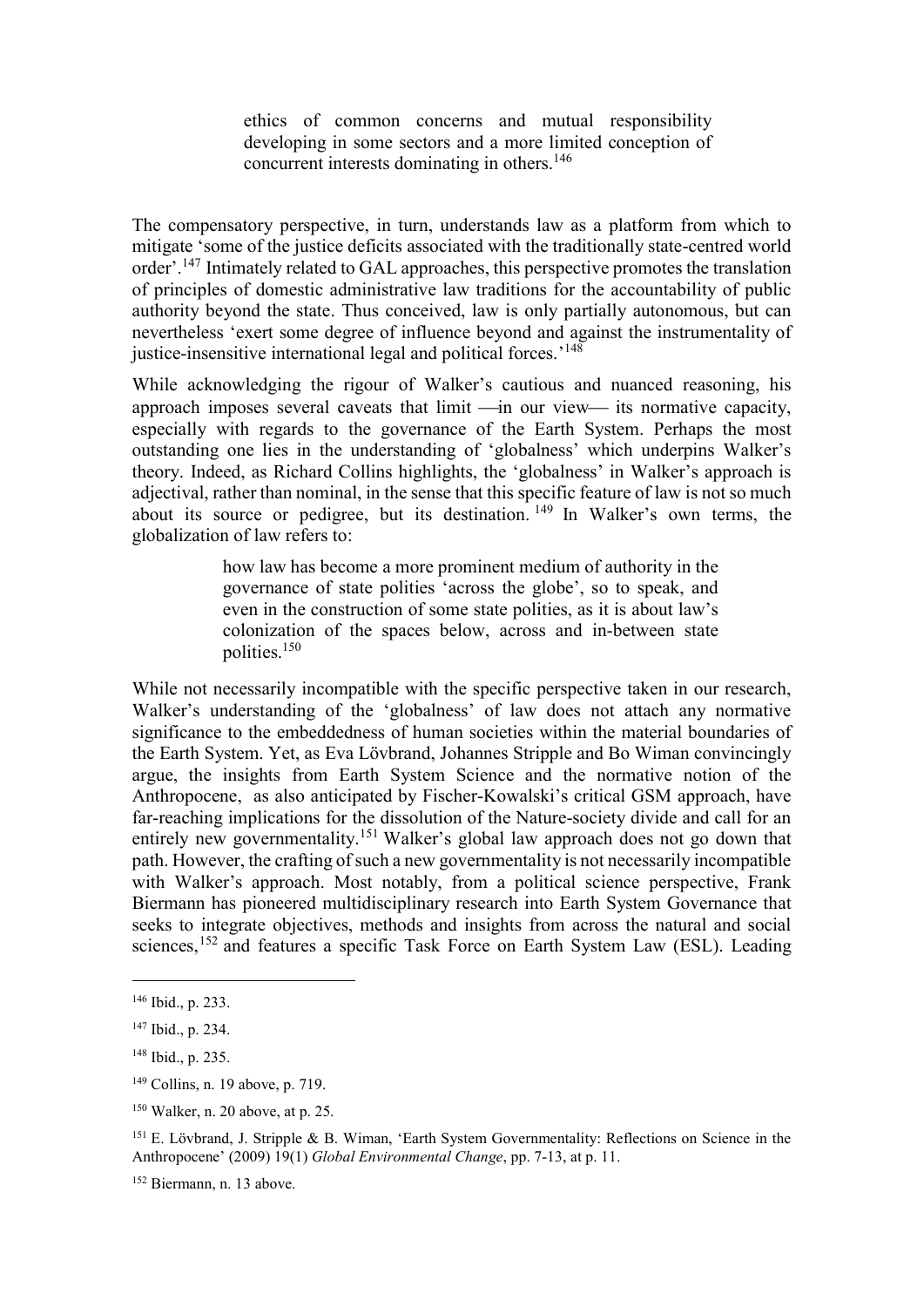members of this task force have argued in favour of a global environmental constitutionalism that transcends the Nature-society divide by properly integrating not only the social, but also the material-ecological dimension into the 'globalness' of environmental governance.<sup>153</sup> They have explored the contours of a hitherto wanting 'grundnorm' able to steer global environmental law towards the preservation of the Earth's life-support systems.<sup>154</sup>

While any putative developments towards constitutionalizing the material-ecological dimension in global governance would emerge most likely as a gradual crystallization through incremental structural adjustments, global law —as conceived by Walker offers methodological anchoring points. Perhaps abstract-normative, convergencepromoting approaches such as the mainstreaming of global human rights,<sup>155</sup> although bearing the immanent risks of 'a general, abstract project of administrative empowerment', <sup>156</sup> may provide a first step towards promoting the interconnectivity between different constitutional segments through a process of 'crossbreeding and creolization'. <sup>157</sup> Indeed, an increasing body of legal-academic literature explores the suitability of articulating human rights approaches to international environmental regimes as a theoretical and normative counter-balance to their underlying rationales, based predominantly on cost-benefit analysis. <sup>158</sup> Such approaches are hailed as further narrowing the discretion of states, transnational actors and institutions in the regulatory development and implementation processes at the interface of economic, social and environmental governance.<sup>159</sup> They are also regarded as instrumental to deliberative processes of balancing environmental, social, and economic interests in the formulation and implementation of concrete policies, thereby contributing to addressing claims for distributive and procedural justice.

In this regard, notions such as the ecosystem approach, as developed in specific global environmental regimes, provide an empirical testing ground for the effectiveness of human rights for the fair and equitable governance of natural resources within the material boundaries of ecosystems, as well as a model of inspiration for its diffusion and constitutionalization in global environmental law.<sup>160</sup> In the latest report by the Special Rapporteur on the issue of human rights obligations relating to the enjoyment of a safe, clean, healthy and sustainable environment, which features a series of 16 framework principles, the embeddedness of human beings within Nature and the strict

<sup>153</sup> L.J. Kotzé, 'Arguing Global Environmental Constitutionalism' (2012) 1(1) Transnational Environmental Law, pp. 199-233, at pp. 215-20.

<sup>154</sup> Kim & Mackey, n. 99 above, at p. 17; Kim & Bosselmann, n. 101 above.

<sup>155</sup> Walker, n. 20 above, at pp. 70–86.

<sup>156</sup> M. Koskenniemi, 'Human Rights Mainstreaming as a Strategy for Institutional Power' (2010) 1(1) Humanity: An International Journal of Human Rights, Humanitarianism, and Development , pp. 47-58, at pp. 54–5. More recently, on the problematic relationship between environmental protection and human rights, see also M.C. Petersmann, 'Narcissus' Reflection in the Lake: Untold Narratives in Environmental Law Beyond the Anthropocentric Frame' (2018) 30(2) Journal of Environmental Law, pp. 235-59.

 $157$  Kiaer, n. 21 above, at pp. SS132–3.

<sup>&</sup>lt;sup>158</sup> S. Caney, 'Climate Change, Human Rights and Moral Thresholds' in S. Humphreys (ed.), *Human Rights* and Climate Change (Cambridge University Press, 2010), pp. 69-90.

 $159$  L.J. Kotzé, 'Human Rights and the Environment in the Anthroposcene' (2014) 1(3) The Anthroposcene Review, pp. 252-75.

 $160$  See Report of the Special Rapporteur on the issue of human rights obligations relating to the enjoyment of a safe, clean, healthy and sustainable environment, UN Doc A/HRC/34/49 (19 January 2017).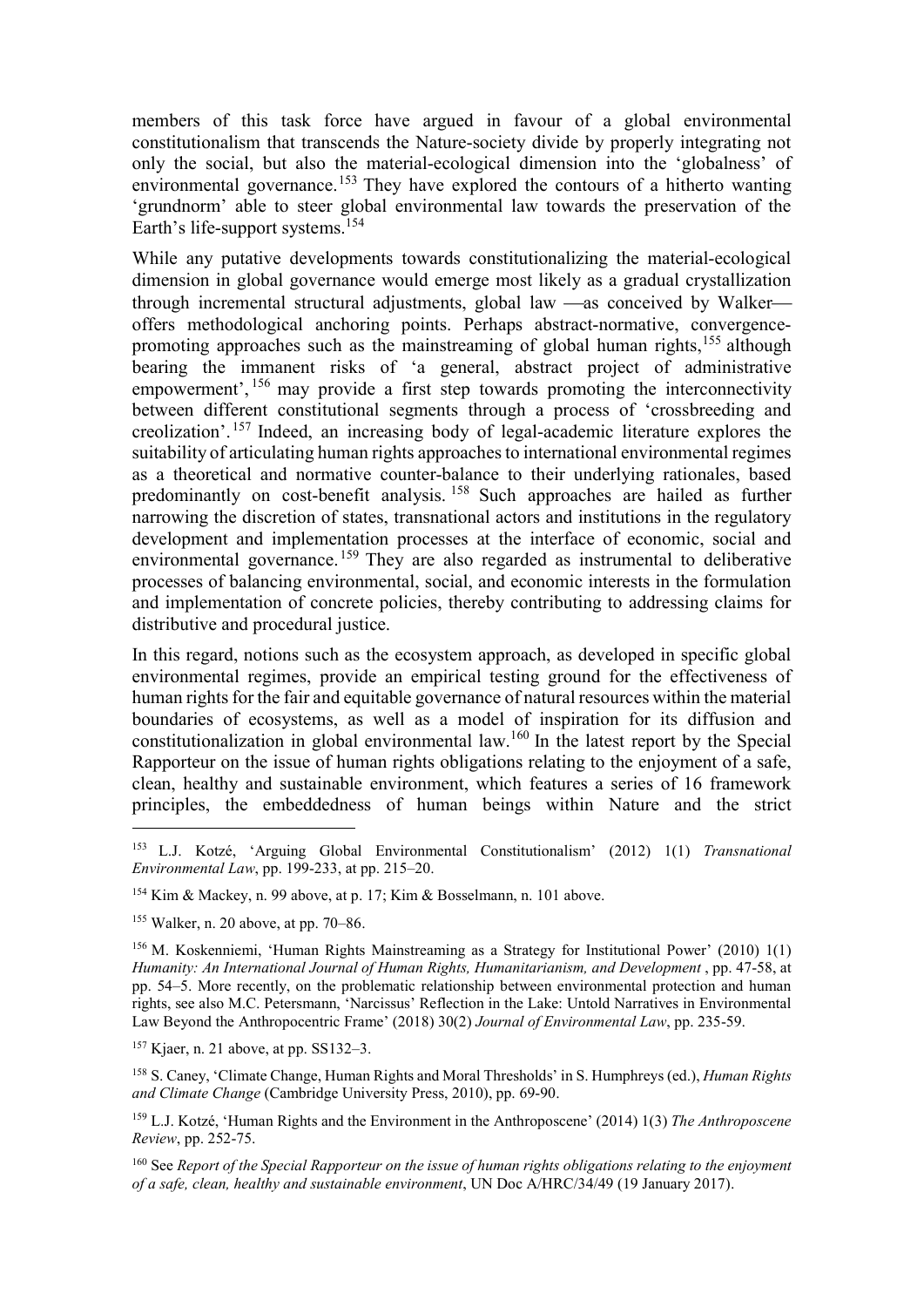interdependence between human rights and the environment is unmistakeably underscored:<sup>161</sup>

> A safe, clean, healthy and sustainable environment is necessary for the full enjoyment of human rights, including the rights to life, to the highest attainable standard of physical and mental health, to an adequate standard of living, to adequate food, to safe drinking water and sanitation, to housing, to participation in cultural life and to development, as well as the right to a healthy environment itself, which is recognized in regional agreements and most national constitutions. At the same time, the exercise of human rights, including rights to freedom of expression and association, to education and information, and to participation and effective remedies, is vital to the protection of the environment.<sup>162</sup>

Going even further, the Inter-American Court of Human Rights recently acknowledged the trend towards the recognition of the rights of Nature in the domestic case law and constitutional arrangements in the South American region <sup>163</sup> as relevant for the interpretation of the right to a healthy environment:  $164$ 

> the right to a healthy environment as an autonomous right, in contradistinction to other rights, protects the components of the environment, such as forests, rivers, seas and others, as legal interests in themselves, even in the absence of certainty or evidence about the risk for individual persons. Nature and the environment are to be protected not only for their connexion with the utility for the human being or for the effects that their decay may have on the enjoyment of other rights of the individuals, such as health, life or personal integrity, but for their importance for the other living organisms with which the planet is shared, which also credit protection in themselves. In this sense, the Court notices a trend to recognize legal personality and, thus, rights, to Nature not only in court rulings, but even in constitutional orders.  $165$

<sup>&</sup>lt;sup>161</sup> See Report of the Special Rapporteur on the issue of human rights obligations relating to the enjoyment of a safe, clean, healthy and sustainable environment, UN Doc A/HRC/37/59 (24 January 2018), Annex, Preamble and Framework Principles 1 and 2.

<sup>162</sup> Ibid., para. 4.

<sup>163</sup> S. Borràs, 'New Transitions from Human Rights to the Environment to the Rights of Nature' (2016) 5(1) Transnational Environmental Law, pp. 113-43. More specifically, see also L.J. Kotze & P. Villavicencio Calzadilla, 'Somewhere between Rethoric and Reality: Environmental Constitutionalism and the Rights of Nature in Ecuador' (2017) 6(3) Transnational Environmental Law, pp. 401-33; P. Villavicencio Calzadilla & L.J. Kotze, 'Living in Harmony with Nature? A Critical Appraisal of the Rights of Mother Earth in Bolivia' (2018) 7(3) Transnational Environmental Law, pp. 397-424.

<sup>&</sup>lt;sup>164</sup> Art. 11 Additional Protocol to the American Convention on Human Rights in the Area of Economic, Social and Cultural Rights (Protocol of San Salvador), San Salvador (El Salvador), 17 Nov. 1988, in force 16 Nov. 1999, available at: http://www.oas.org/juridico/english/treaties/a-52.html.

<sup>&</sup>lt;sup>165</sup> I/A Court H.R. The Environment and Human Rights (State obligations in relation to the environment in the context of the protection and guarantee of the rights to life and to personal integrity – interpretation and scope of Articles 4(1) and 5(1) of the American Convention on Human Rights). Advisory Opinion OC-23/17 of November 15, 2017. Series A No. 23, at para. 62. The authors' own translation.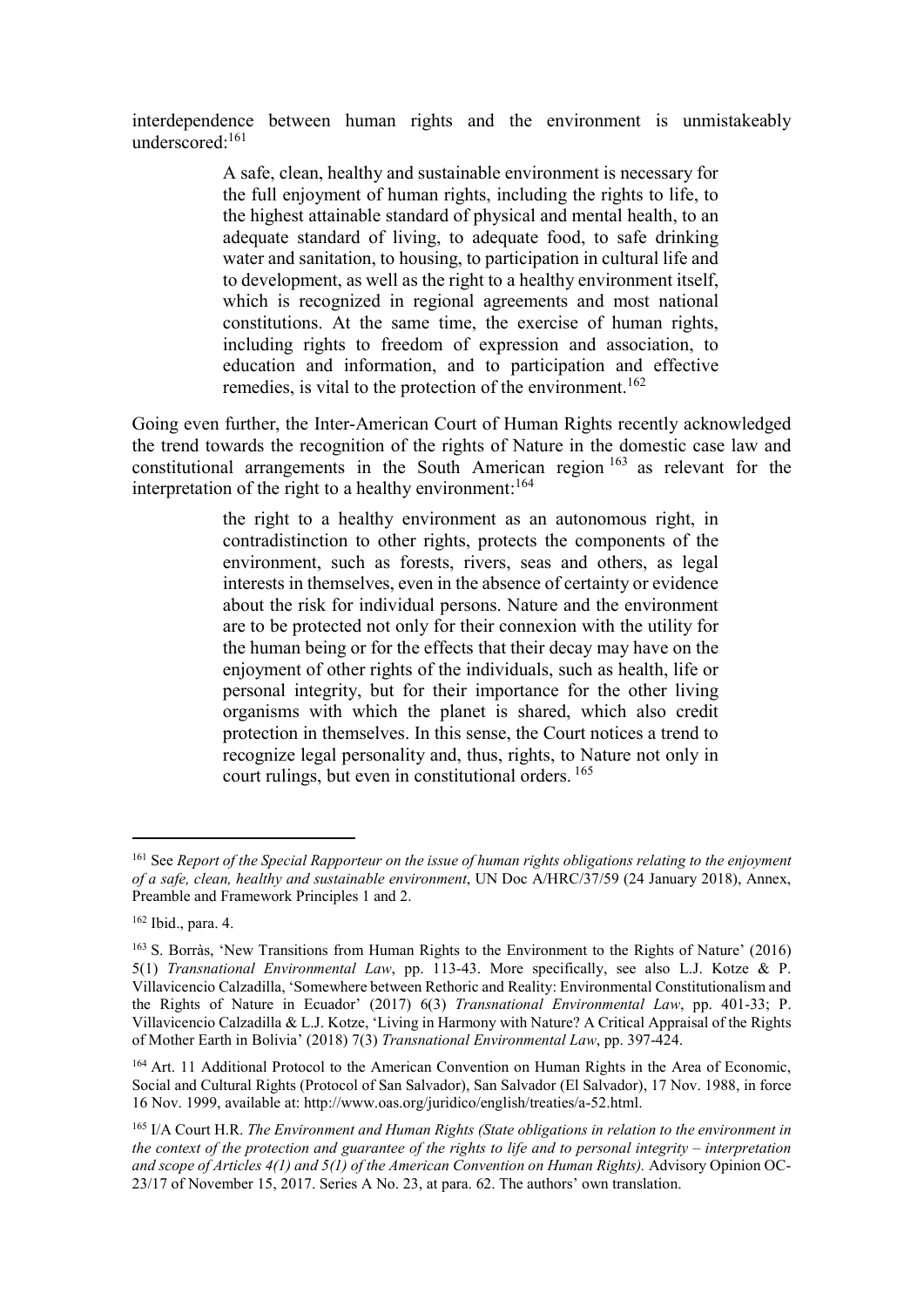## 5. OUTLOOK

This article started by questioning the capacity of the concept of SD to stabilize social reproduction and contribute in a meaningful way to global justice. Based on interdisciplinary perspectives on global governance ranging from anthropology and sociology to ecological economics, we discussed the ways in which legal orders fail to cope with the adverse effects of advanced capitalism in the world society and ecological systems. In particular, our analysis has focused on the regulatory and institutional features of three interwoven functional regulatory regimes - global finance, energy and environmental protection— that demonstrate structural governance dysfunction at the expense of ecological integrity and justice in the global realm.

Against that backdrop, the article examines the capacity of Neil Walker's global law approach, in the light of its historical-discursive dimension,<sup>166</sup> to adapt 'older templates of state law to the global domain'<sup>167</sup> in order to foster a 'compositive' and 'compensatory' contribution to global justice and the stability of the Earth System through global constitutionalism. Indeed, understood as a 'critical and normative "shaping" activity that seeks to improve current and future constitutional conditions,<sup>168</sup> global constitutionalism —and constitutionalization scholarship— 'will need to better clarify the relationship between globalization and constitutionalization and to untangle the various processes that are often assumed to interconnect and similarly motivate the two.' 169

In this context, we found that Neil Walker's global law approach provides a fertile analytical framework for describing the patterns of interaction between different levels or species of global law but proves to be particularly 'slippery' <sup>170</sup> in its normative propositions with regards to the gap between global law and global justice.<sup>171</sup> As Ellen Hey rightly points out, addressing this gap requires not just a multifaceted system of decision making able to enhance procedural fairness, as a GAL approach might suggest, but more generally a broader creative effort to shape and address the structural imbalances of the post-modern world society.<sup>172</sup>

Drawing on the Earth System approach, we argue in favour of a global *material* constitutionalism recognizant of eco-systemic boundaries and socio-environmental impacts of the GSM. This calls for a new understanding of the role of law in the global realm in order to deal effectively with the complexity of the Anthropocene. Emerging from an active dialogue between Earth System Science and Earth System Governance,

<sup>166</sup> Walker, n. 20 above, at pp. 86–106.

<sup>167</sup> ibid., at p. 86.

<sup>&</sup>lt;sup>168</sup> G.W. Brown, 'The Constitutionalization of What?' (2012) 1(2) Global Constitutionalism, pp. 201-28, at p. 227.

<sup>169</sup> ibid., at p. 219.

 $170$  Collins, n. 19 above.

<sup>171</sup> Walker, n. 42 above.

<sup>172</sup> Hey, n. 115 above, at p. 72.